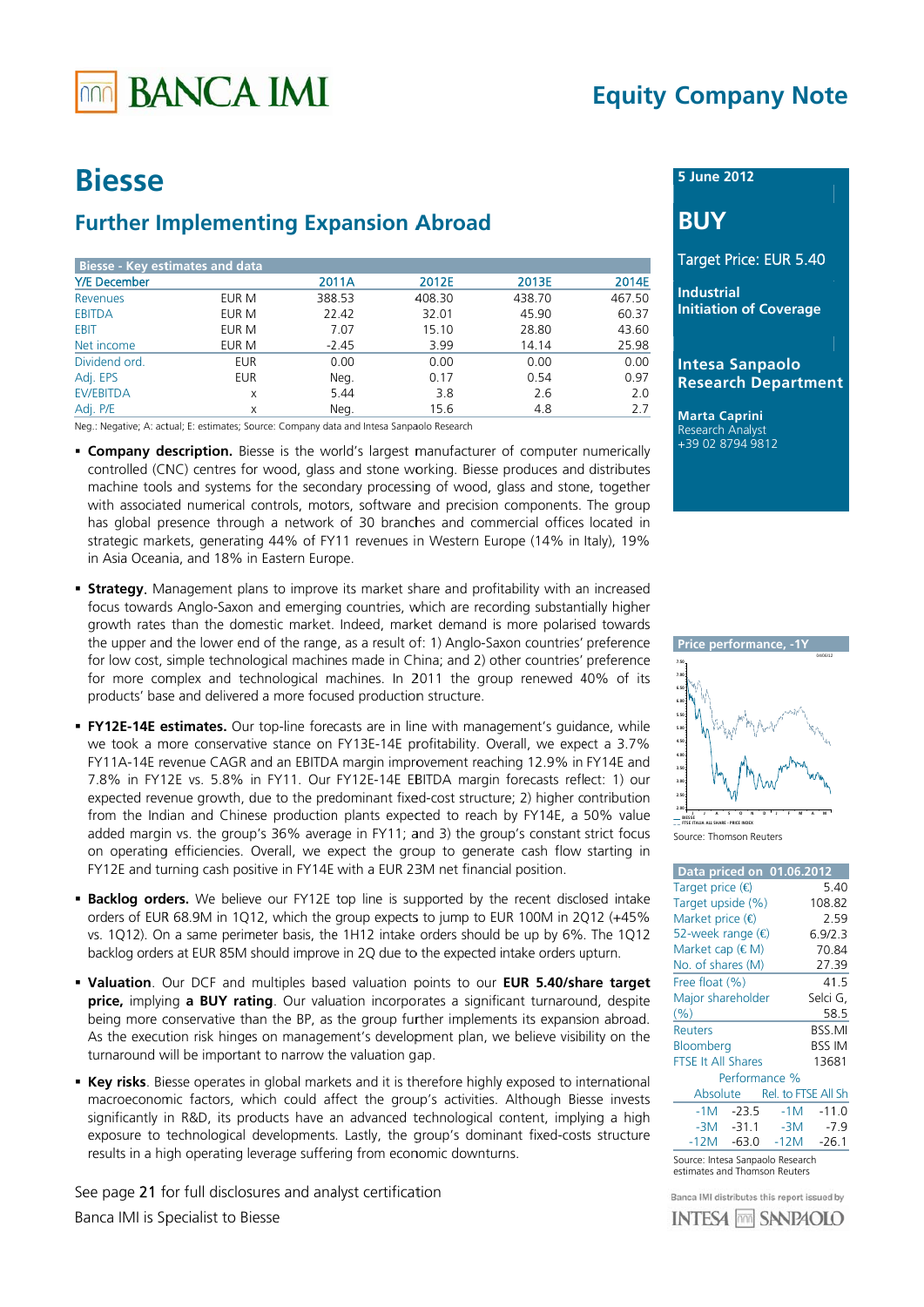## **Contents**

| <b>Company Description</b>                             | 3  |
|--------------------------------------------------------|----|
| <b>The Three Divisions</b>                             | 5  |
| Biesse wood division: 73% of total revenues            | 5  |
| Biesse glass and stone division: 18% of total revenues | 6  |
| Mechatronic division: 10% of total revenues            | 6  |
| <b>Strategy</b>                                        | 8  |
| The FY12-14 business plan                              | 9  |
| <b>The Reference Market</b>                            | 10 |
| 1Q12 Results                                           | 11 |
| <b>Earnings Outlook</b>                                | 12 |
| FY12E-14E financial forecasts                          | 12 |
| <b>Valuation</b>                                       | 15 |
| Discounted cash flow                                   | 15 |
| Multiples comparison                                   | 16 |
| Share price performance                                | 17 |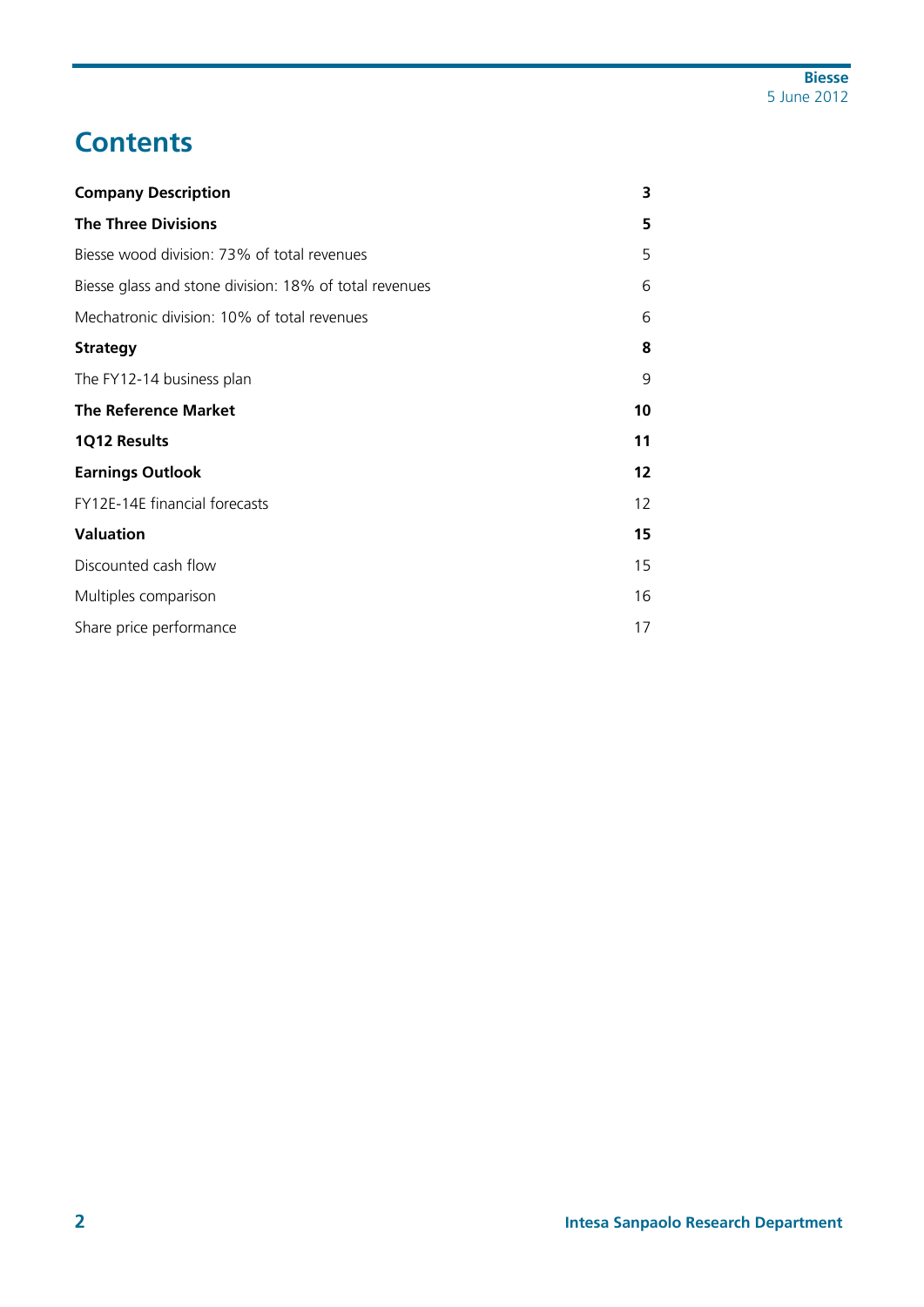## **Company Description**

Biesse produces and distributes machine tools and systems for the secondary processing of wood, glass and stone, together with associated numerical controls, motors, software and precision components.

Biesse is the world's largest manufacturer of computer numerically controlled (CNC) centres for wood, glass and stone working. The group ranks second amongst Italian producers of automated woodworking machinery and is the second-largest worldwide provider of turnkey systems for major companies. The group is also the largest manufacturer of woodworking machinery worldwide (source: company elaboration on reference sector).

The group has global presence through a network of 30 branches and commercial offices located in strategic markets. Indeed, in FY11 the group generated 44% of total revenues in Western Europe, 19% in Asia Oceania, and 18% in Eastern Europe. In 1Q12, Italy accounted for only 10% vs. 14% in FY11, reflecting the increasingly lower exposure to the domestic market.



intercompanies: Source: Company data

The group guarantees also specialised after-sales assistance to clients and, at the same time. thanks to its direct presence abroad, provides key information on local markets' specific needs, preparing the ground for new product development. As a result, market demand is anticipated and clients' needs are met with value-added services and products.

**Extensive direct sales** network worldwide

A worldwide leader

| l Biesse brands |                |                        |                     |
|-----------------|----------------|------------------------|---------------------|
| Wood division   |                | Glass & Stone division | <b>Mechatronics</b> |
| <b>Biesse</b>   | <b>RBO</b>     | Intermac               | <b>HSD</b>          |
| Biesseedge      | Selco          | Busetti                |                     |
| Biessesand      | Brema          | Diamut                 |                     |
| Biesseartech    | Viet Italia    |                        |                     |
| Comil           | Biesse systems |                        |                     |

Source: Company data

The constant drive for technological improvement, innovation and research has allowed Biesse to develop modular solutions capable of meeting all the production requirements of its clients. As a result, on average the group invests approx. EUR 15M in R&D annually.

Overall, in 2011, 85% of the group's production was based in Italy (Pesaro), while the remaining 15% in India and China. The production structure is thus predominantly located in Italy. Starting from 2006, the group expanded its production structure in India (start-up) and from 2011 in China (with the Centre Gain Ltd acquisition) with the aim to develop potential markets abroad. while positioning its product mix at the lower end of the market segment. In 2011 Biesse acquired Centre Gain Group, Hong Kong-based, for HKD 105M (EUR 10M at transaction date), specialised in the production and distribution of low-end woodworking machinery in the production plant of the southern Chinese Dongguan city (60% production capacity utilisation at acquisition).

**Strong commitment and** investments in R&D

**Production mainly in Italy,** but also in India and in China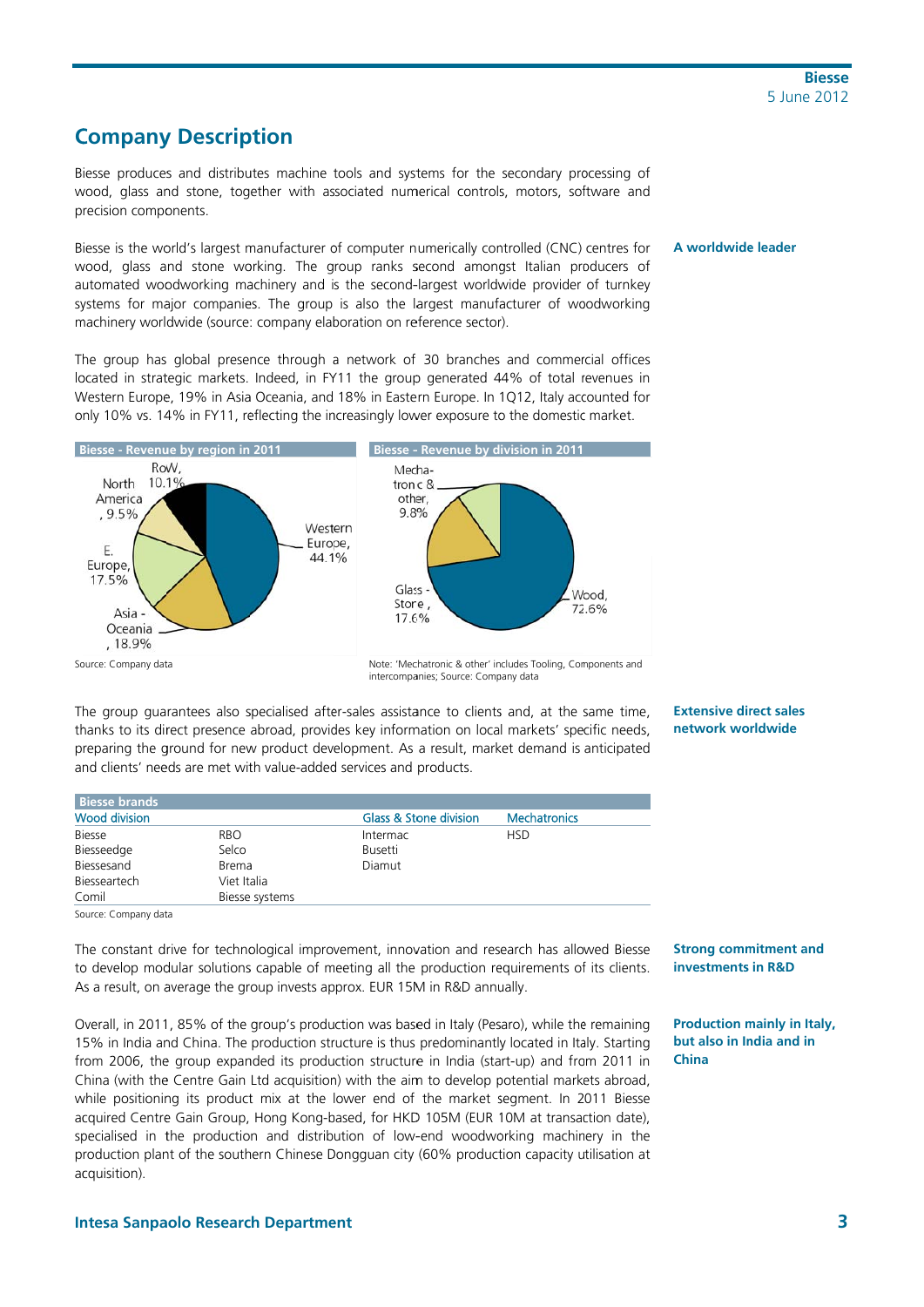With this acquisition, Biesse group plans to exploit the possible growth opportunities in the **Centre Gain in China**  world's third-largest economy, particularly flourishing, due to a consistent increase in demand for new commercial and residential premises, thus expected to lead to domestic demand for furniture (hence for woodworking machineries) in mainland China. According to management, in China, demand for woodworking machineries rose by approx. 10% to over EUR 10Trn. In 2011, Biesse group's global competitor, Homag, achieved more than EUR 100M revenues in China, thus representing a high growth opportunity for the group.

The group applied the 'lean production' principle, which is based on: 1) Just In Time (flow, cadence, pull, zero errors); and 2) the elimination of waste, with the aim of reducing lead times. Overall, it has 65-70% factory utilisation, without recurring to second shifts. A level which we believe is set to increase in view of the group's expansion plan.

With more than 30k total clients, Biesse group has a low client concentration, with the biggest client (i.e. IKEA) accounting for 3.5% of total revenues. The remaining part is therefore highly fragmented. Also on the suppliers' side (the group purchases raw materials, semi-finished goods and components from other companies), the group shows a low concentration.

**A low concentration of clients and supplier** 

**65-70% factory utilisation** 

|               | <b>Biesse - Key clients by division</b> |                    |                     |                      |     |
|---------------|-----------------------------------------|--------------------|---------------------|----------------------|-----|
| Wood          | <b>IKEA</b>                             | Howdens            | Pino                | Sauder               | Elt |
|               | Lube                                    |                    | LAS Hermanos Vaquer | Lemet                |     |
|               | FEG                                     | ARAN group         | Gruppo Spagnol      | Haier Global         |     |
|               | SICC Cucine                             | Snaidero           | Symphony            | <b>RSI</b>           |     |
|               | Knoll                                   | Scavolini          | Todeschini          | <b>Boytas</b>        |     |
|               | Gruppo Doimo                            | Nobilia            | The Home Depot      | Havelock             |     |
| Glass & stone | AGC Glass                               | Seele              |                     |                      |     |
|               | Glastrosch                              | Fuyao Group        |                     |                      |     |
|               | Saint Gobain Glass                      | Flachglas wernberg |                     |                      |     |
| Mechatronic   | MAKA                                    | Onsrud             | Bornemann           | Shoda                |     |
|               | dubus                                   | Heian              |                     | Thermwood Zimmermann |     |
|               | Weinig                                  | MKM Intl           | IMA                 | <b>Belotti</b>       |     |
|               | Handtmann                               | Mecal              | Creno               |                      |     |

Source: Company data

#### **A Brief History**

Biesse was founded by Giancarlo Selci in 1969 and is headquartered in Pesaro, Italy. In the 80s and 90s, the group started an intense expansion phase and diversification of activities.

|      | <b>Biesse - A Brief History</b>                                                                                        |
|------|------------------------------------------------------------------------------------------------------------------------|
| 1978 | Realised the first numerical control boring machine for wood: Logic Control                                            |
| 1983 | Rover: the first machining centre for the processing of wood is built                                                  |
| 1987 | Intermac is established, producing machining centres for processing and engineering glass and                          |
|      | stone                                                                                                                  |
| 1991 | HSD is established: produces and sells mechanical components and numerical controls                                    |
| 1991 | Biesse becomes international: the first foreign branches are opened                                                    |
| 1992 | Biesse starts 'the acquisition period': aimed deals in wood/glass & stone/components and<br>distribution network areas |
| 1994 | Biesse Engineering is established: new business unit fully dedicated to project and realise entire                     |
|      | lines and integrated systems                                                                                           |
| 1998 | Biesse group is formed: composed of three divisions: wood, mechatronic, glass and stone                                |
| 2001 | Listing on the stock market                                                                                            |
| 2006 | Bre. Ma. is acquired: designs and creates vertical numerical control boring inserting machine for                      |
|      | the processing of wood                                                                                                 |
| 2007 | AGM Inc (US) is acquired: former distributor for glass & stone machinery becomes Intermac US<br>subsidiary             |
| 2008 | New plants for the wood division: Bangalore (India) first foreign production site                                      |
| 2009 | Digipac brand: packaging technology is incorporated                                                                    |
| 2009 | Switzerland and Dubai subsidiaries are opened                                                                          |
| 2011 | VIET: historic wood brand for calibration and sanding machines added to the group                                      |
| 2011 | Biesse acquires Centre Gain Ltd Hong Kong/Korex Machinery Dongguan (China)                                             |

Source: Company data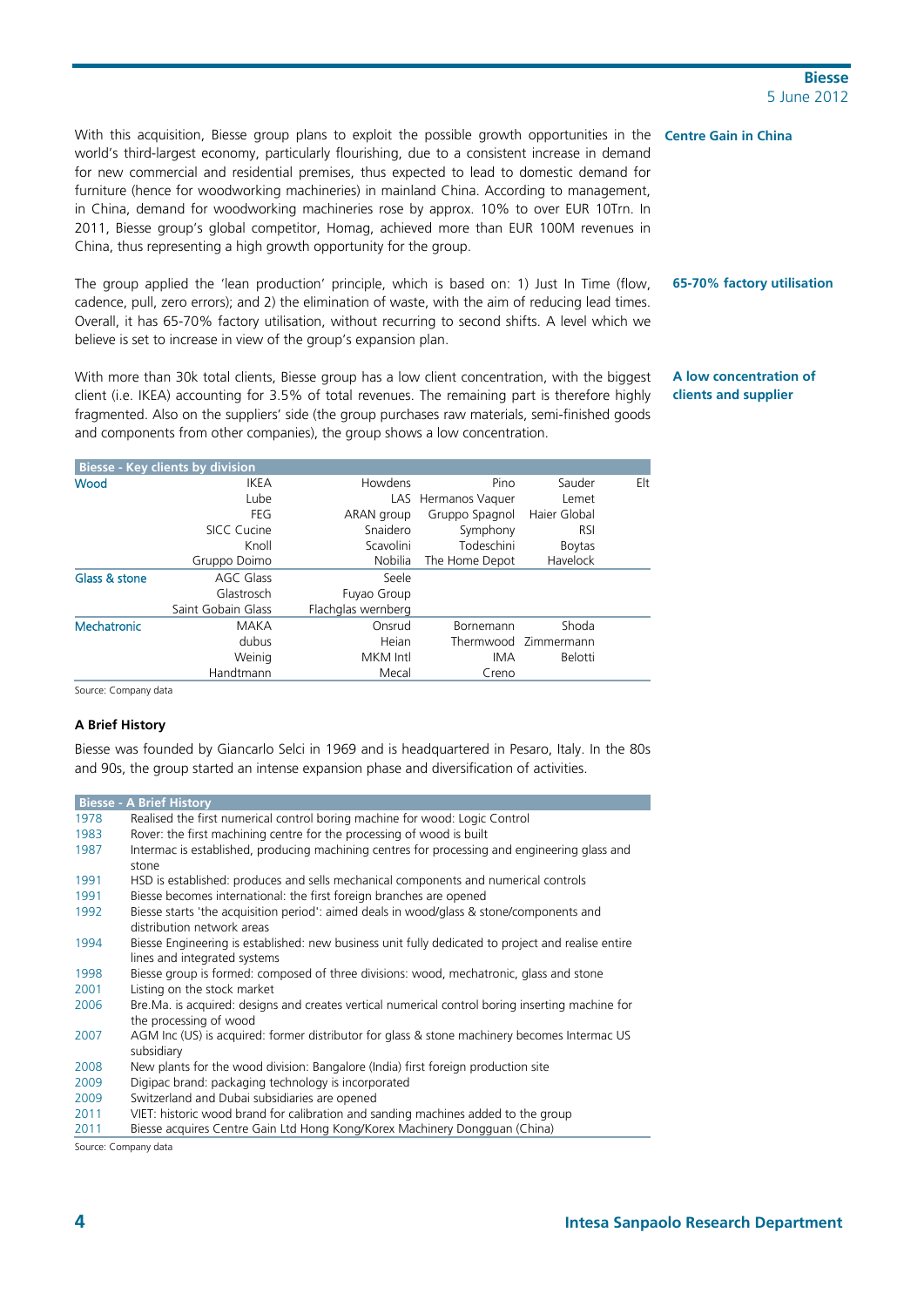## **The Three Divisions**

Biesse operations are carried out through three specific divisions: Wood, Glass & Stone, and Mechatronics. No divisional EBITDA is disclosed by the group, however, both the Wood and the Glass & Stone divisions show similar profitability, while Mechatronics has a higher than average EBITDA margin, mostly due to the software production and third-party sales in the division.



Source: Company data

### Biesse wood division: 73% of total revenues

With the current 2.700 labour force, the wood division ranks second worldwide in the woodworking machines production, based on an estimated highly fragmented reference market valued at EUR 2.1Bn (source: Company data).

**Ranked second worldwide** 

The wood division offers a full range of technological solutions covering the entire industrial processing cycle for wood, wood derivatives, composite materials and non-ferrous alloys. The wood division offers standalone machines or complete processing lines for sizing, edgebanding, boring, sanding, routing, inserting, assembling, and handling. Target clients operate in the furniture and carpentry industry.



on competitors presence in the same product segment

Indeed, machines can be programmed through numerically controlled electronic devices, composed by one or more central units and from several interfaces, which can automatize the machine functioning. Based on the automation level, numerically controlled machines and work centres allow for panels' movements and automated alimentation for medium to large production lots and the execution of complex works with several utensils.

Machines are multifunctional, allowing for different phases and work types of the panels. The wood division offers both standard models and highly personalised ones with a higher (or lower) degree of execution speed and productivity.

### **Intesa Sanpaolo Research Department**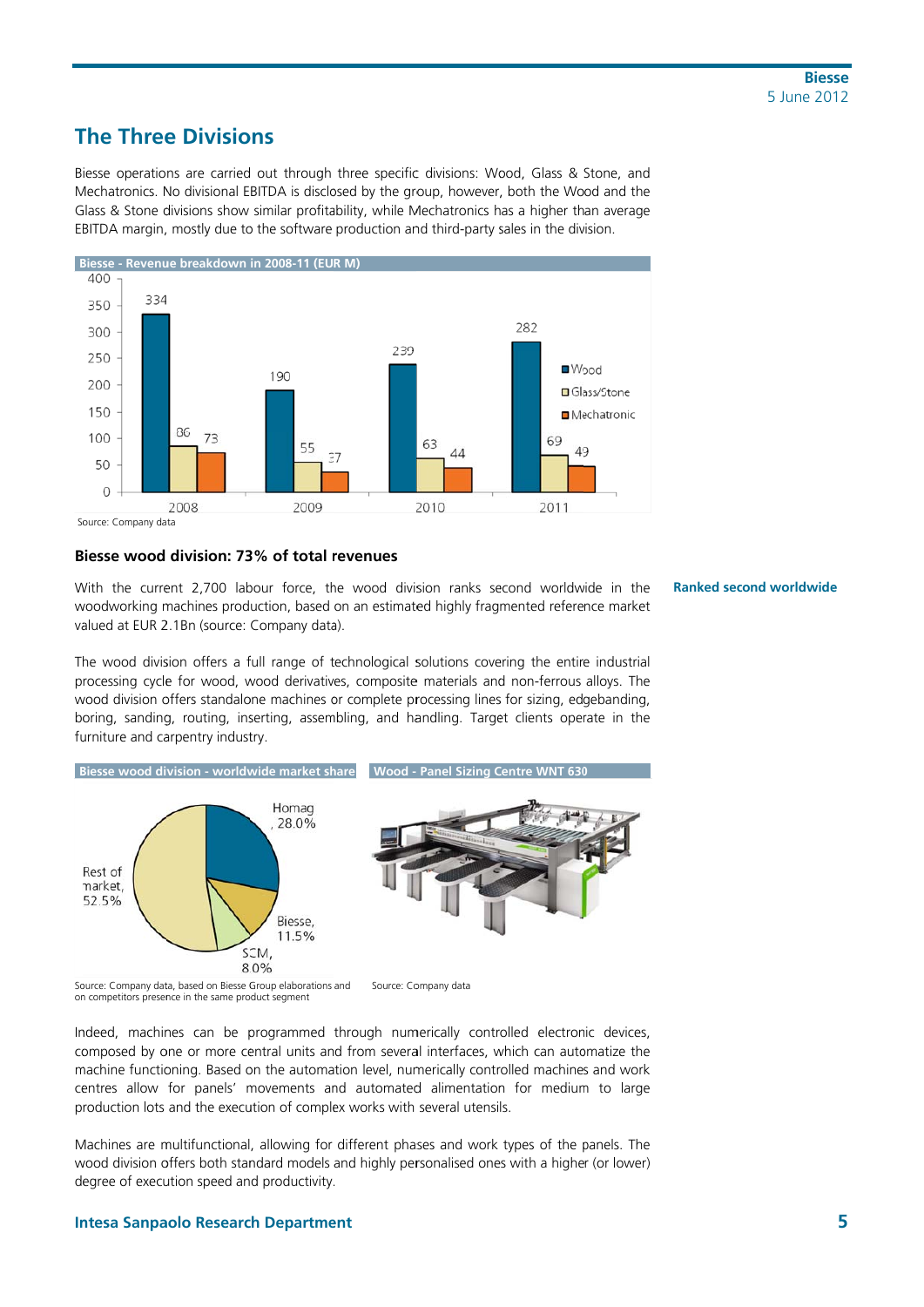#### Biesse glass and stone division: 18% of total revenues

Biesse is leader worldwide in the glass machinery production, with a 24% market share in a highly fragmented reference market valued at EUR 235M. The group is also leader worldwide in the stone machinery production with an 18% market share in the reference market, highly fragmented, which the group estimates at EUR 45M (source: company elaboration of 2011 market shares)

**Worldwide leader in glass** and stone



The glass and stone division develops and distributes machinery for flat glass processors, stone and marble. Main target client is in the furniture, architecture and automotive industries. The division offers a wide range of products and technological solutions for the glass and stone/marble processing. It has over 250 employees with production units located in Pesaro and Lugo (Ravenna), in central Italy.

The industrial processing phases of glass, stone and wood are very similar among each other and similar technologies can therefore be applied. The differences apply only in the specific material working (i.e. for glass and marble: tools and motors watercooling during the cutting and grinding process).



#### Mechatronic division: 10% of total revenues

The mechatronic division supplies and manufactures high precision mechanical and electronic components for machines and systems designed for both the Biesse group and for third parties. The division operates through the HSD production and develops autonomously software which is installed to program the group's own numerical controlled machines.

"Mechatronics" means the integration of machine and electronics. The division stems from the need of Biesse to secure a complete autonomy in the supply of certain strategic components (i.e. software). Indeed, software production is the group's competitive advantage, showing a higher than average profitability vs. the group.

According to management, approx. 50% of the total division sales are from third parties (among which direct competitors), counter dilutive vs. the group's average margin and showing a 20% growth in FY11.

**Integration of machine and** electronics

**Software production: a key** advantage

50% of total sales are from third parties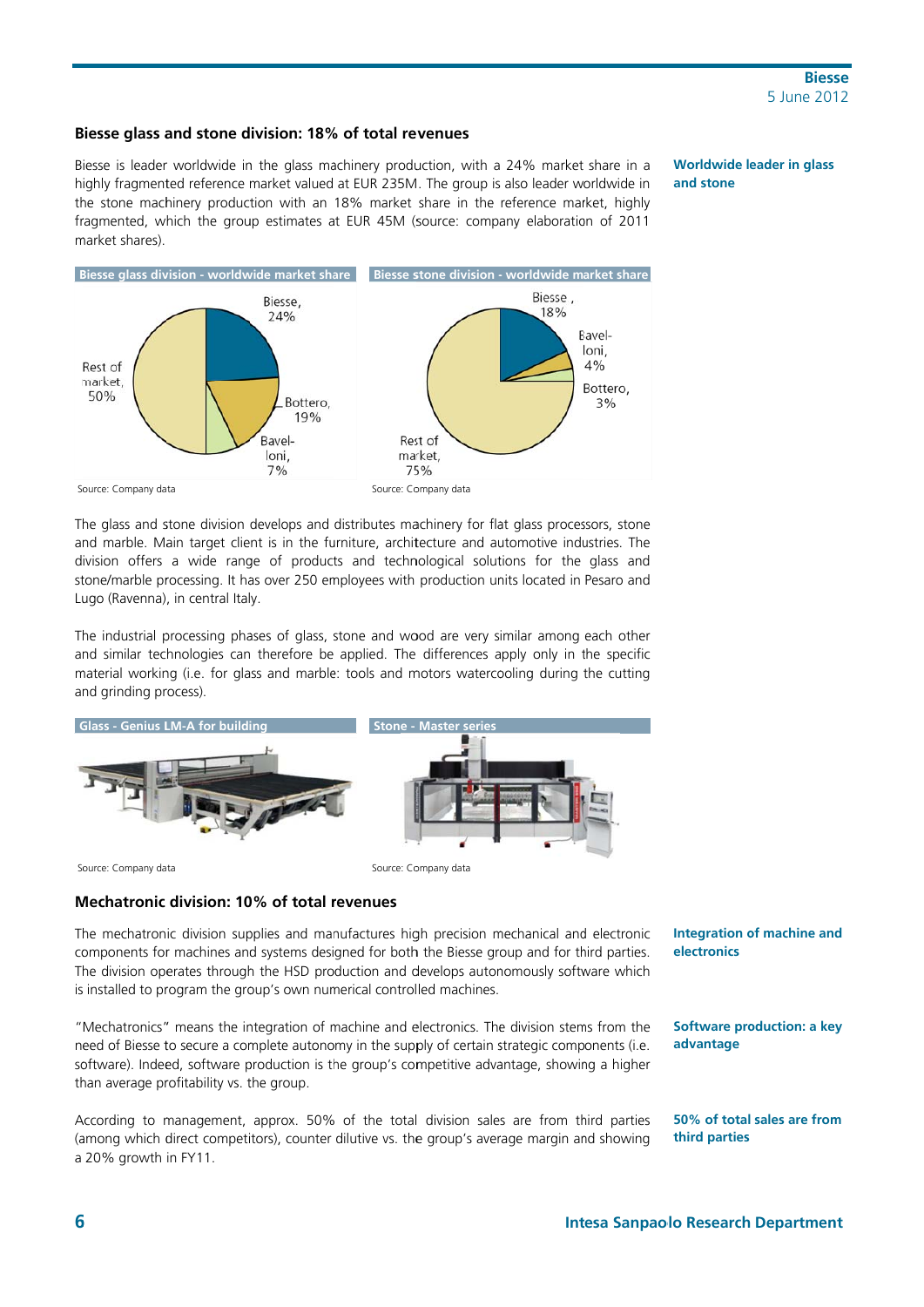### Mechatronic division: the technological advantage

**Electrospindles** The electrospindles, designed and manufactured by mechatronics, are high-speed engines that allow, through an interface, industrial processing of wood, glass, marble and light alloys.

These engines are composed of three parts: 1) an electrical; 2) a mechanical part (spindle); and 3) pneumatic parts (cylinder) which, through an interface automatically blocks the mechanical part of the utensils processing. Except for the spindles, which are sometimes produced externally from third-party vendors and subsequently assembled and tested, the mechatronics division designs and manufactures all the parts that make up the electrospindle.



There are two types of numeric controls designed by Biesse: 1) equipment interfaced to a **Numeric controls** personal computer that is installed directly in the machine; and 2) simpler equipment, which do not require this interface. The two models are aimed at different market segments and vary depending on the size of the machine and its degree of complexity.

The mechatronics division develops its own software applications that are installed on the its numeric controls to program the processing of machines.

The other seament includes the production and distribution of tools and components and other precision machining accessories, as well as production and distribution of packaging equipment. The group also engages in other activities, such as the production of precision mechanical, electrical, electronic, and pneumodynamic industrial components.

**Software** 

#### **Other segments**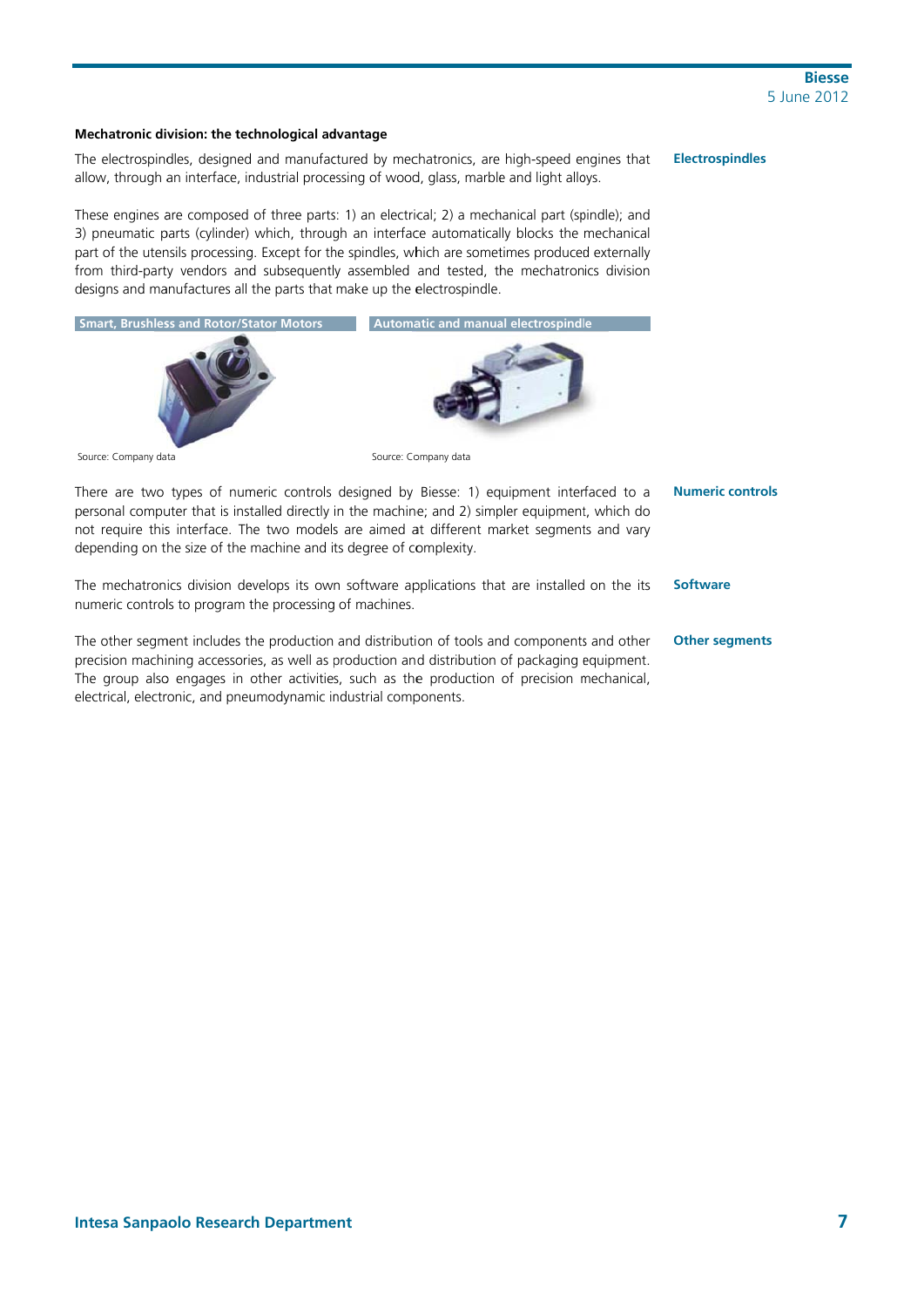## **Strategy**

Management plans to improve its market share and profitability with more focus on Anglo-Saxon and emerging countries, which are recording substantially higher growth rates than the domestic market.

Indeed, market demand is increasingly polarised towards the upper and the lower end of the range as a result of: 1) Anglo-Saxon countries' preference for low cost, simple technological machines made in China; and 2) other countries' preference for more complex and technological machines (other western European countries and China). Italy is more positioned in the middle part of the market, denoted by weaker growth, and going forward should have a lower strategic importance than abroad. In FY11, Italy accounted for 14% of total sales compared with 17.5% in Eastern Europe and 18.9% in Asia Oceania. In 1Q12 Italy accounted for only 10%.

As a result, in 2011 the group has renewed 40% of its products base and has focused its production structure by raising the sourcing of components from China and the manufacturing from India towards Anglo-Saxons countries, while more complex machines will be manufactures in Italy.



40% of the group's product base already renewed



Source: Company data

The most important competitive advantage is its technology and product innovation (average product life is 4/5 years for wood and 3/4 years for glass, however product improvements are carried out every 1.5/2 years on average), implying significant research and development. Thus, R&D investments are a key priority in the long term, with management guidance of EUR 15M annually in FY12-14, divided amongst prototypes development and dedicated personnel.

Overall, Biesse's strategic top-line objectives are to:

- · Boost revenues deriving from emerging countries (i.e. BRIC);
- . Reinforce the worldwide sale and distribution network (APAC and Americas), also in the United States, which is witnessing a significant recovery starting in 4Q11;

On the operating costs front, the group targets:

- A strict control on operating costs to improve the level of efficiency and profitability, despite the significant cost-cutting actions already carried out, which limit room for further cost cutting, thus the group sees further scope in simplifying the engineering process for a better standardisation of the offer range;
- . To develop the Indian and Chinese production plants, driven by local demand, in order to speed up and lower the products/production costs, while keeping the same level of the products' final prices. We estimate at regime that these production sites could reach an average 50% value-added margin vs. the group's 36% average in FY11.

#### **R&D a priority**

**Top-line expansion abroad** 

#### **Cost efficiencies**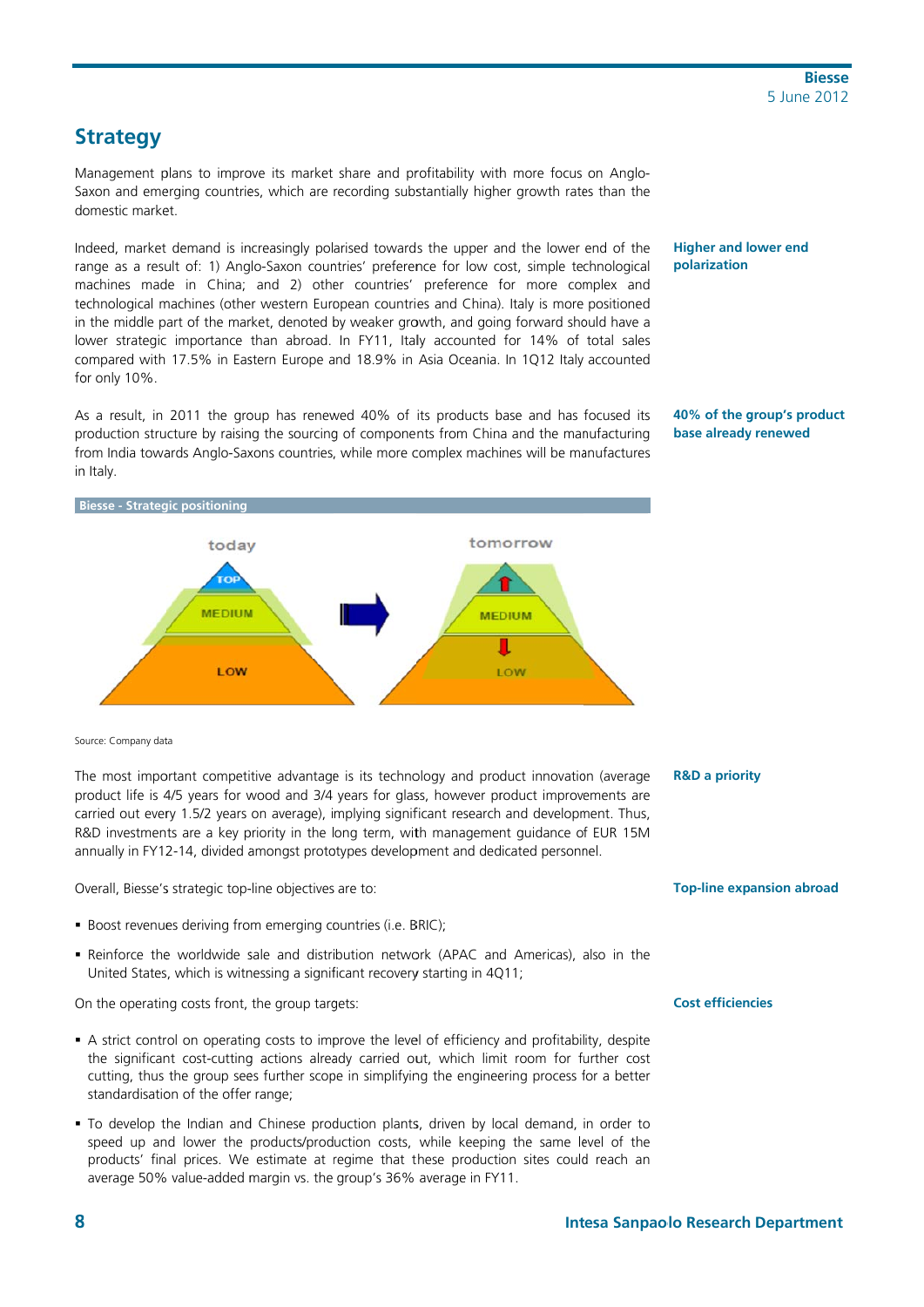### **The FY12-14 business plan**

In the table below, we report management's FY12-14 business plan targets, which foresee a CAGR of 6.4% for net sales and 13% for value added. The EBITDA margin reaches 14.6% in FY14 vs. 5.8% in FY11. The EBIT margin should reach 11% by FY14 vs. 1.8% in FY11.

| Biesse - Consolidated business plan: profit and loss |       |      |      |      |  |  |
|------------------------------------------------------|-------|------|------|------|--|--|
| EUR M                                                | 2011A | 2012 | 2013 | 2014 |  |  |
| Net sales                                            | 389   | 408  | 439  | 468  |  |  |
| growth %                                             | 18.6  | 5.1  | 7.4  | 6.6  |  |  |
| Value added                                          | 138   | 152  | 178  | 199  |  |  |
| Value added margin %                                 | 35.5  | 37.2 | 40.6 | 42.6 |  |  |
| <b>EBITDA</b>                                        | 22.4  | 32.0 | 51.4 | 68.2 |  |  |
| <b>EBITDA margin %</b>                               | 5.8   | 7.8  | 11.7 | 14.6 |  |  |
| <b>EBIT</b>                                          | 7.1   | 15.1 | 34.3 | 51.4 |  |  |
| <b>EBIT margin %</b>                                 | 1.8   | 3.7  | 7.8  | 11.0 |  |  |

Source: Company data

On the cash flow front, Biesse should show a significant cash flow generation already in FY12 (EUR 13M), but should reach net financial breakeven in FY13 (EUR 34M cash flow generated) vs. EUR 50M net debt reported at YE11.

| Biesse - Consolidated business plan: cash flow generation |        |        |         |         |
|-----------------------------------------------------------|--------|--------|---------|---------|
| <b>EUR M</b>                                              | 2011A  | 2012   | 2013    | 2014    |
| Capital expenditure                                       | $-5.0$ | $-202$ | $-14.5$ | $-14.0$ |
| Net funds inflow                                          | $-31$  |        | 34      |         |
| Net cash/-debt                                            | -50    | -37    | -3      |         |

Source: Company data

Below, we show the business plan targets related to the Chinese activities and before the planned synergies. In particular, the group aims to benefit from the utilisation of China for sourcing of components and production, and in detail from: 1) the enlargement of the product range made in China, thanks to a higher utilisation of the Biesse technology; 2) the improvement of the products' quality; and 3) the use the high potential distribution networks.

| Biesse - Chinese activities business plan (pre-synergies exploitation) |                          |           |      |      |      |      |      |
|------------------------------------------------------------------------|--------------------------|-----------|------|------|------|------|------|
| <b>EUR M</b>                                                           | 2010A                    | 2011      | 2012 | 2013 | 2014 | 2015 | 2016 |
| Net sales                                                              | 17.8                     | 20.7      | 25.0 | 32.5 | 42.2 | 54.9 | 65.9 |
| growth %                                                               | <b>NA</b>                | <b>NA</b> | 21   | 30   | 30   | 30   | 20   |
| Value added                                                            | 3.7                      | 5.0       | 6.6  | 9.3  | 12.8 | 17.5 | 21.4 |
| Margin %                                                               | 24.1                     | 24.1      | 26.2 | 28.6 | 30.4 | 31.9 | 32.5 |
| <b>EBITDA</b>                                                          | 1.5                      | 1.5       | 2.2  | 4.6  | 7.8  | 12.2 | 15.7 |
| Margin %                                                               | $\overline{\phantom{0}}$ | 7.2       | 8.8  | 14.2 | 18.5 | 22.2 | 23.8 |
| <b>EBIT</b>                                                            | 0.7                      | 0.7       | 1.4  | 3.7  | 6.8  | 11.1 | 14.5 |
| Margin %                                                               |                          | 3.4       | 5.6  | 11.4 | 16.1 | 20.2 | 22.0 |

Source: Company data

**Almost at breakeven in FY13**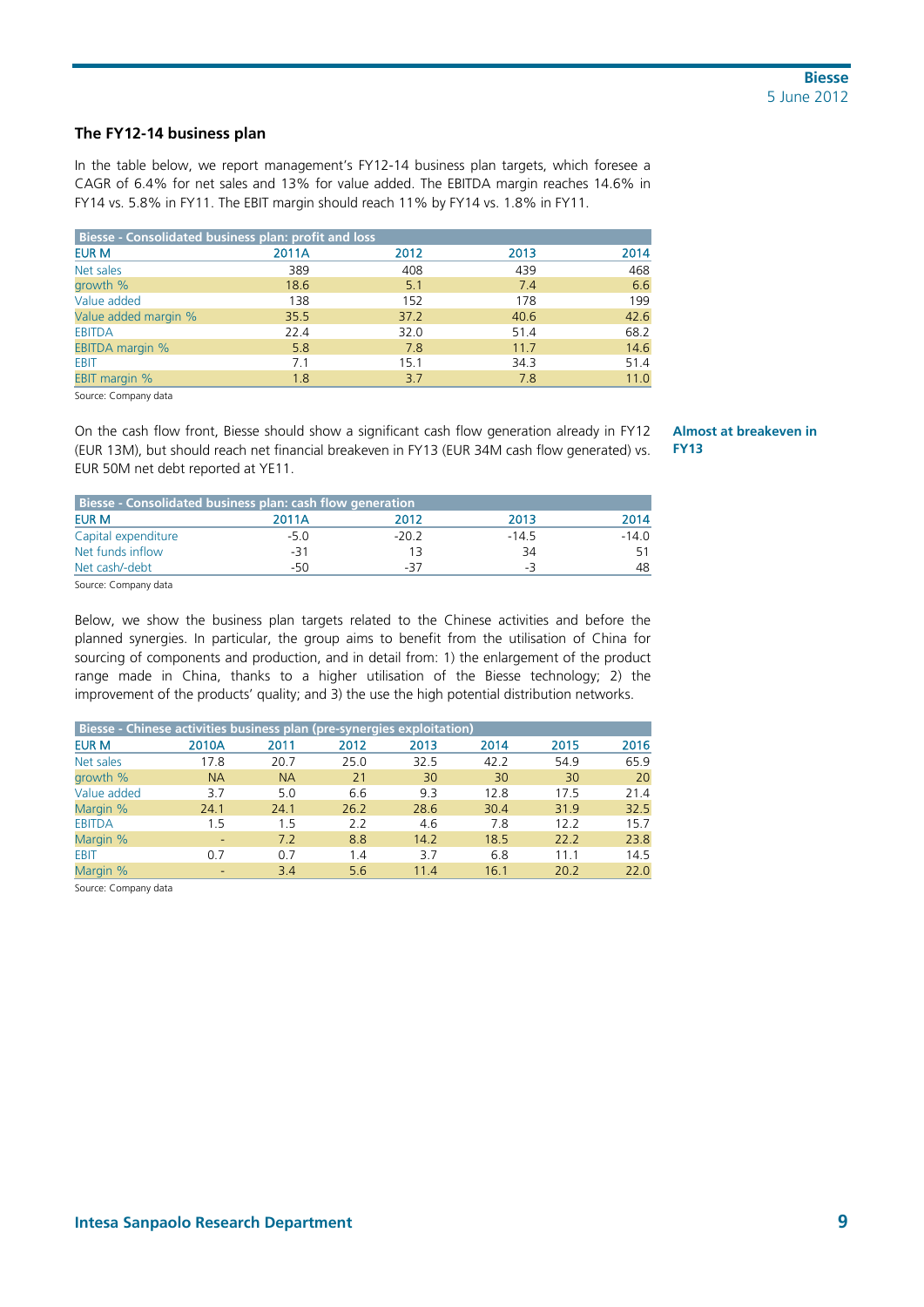## **The Reference Market**

2012 is still showing an uncertain and fragile recovery, due to a still difficult macroeconomic scenario, mainly stemming from the sharp financial crisis experienced in the previous years and with western economies and emerging markets reacting differently based on the country specific exit strategies. In particular: 1) in the EU, the expected 2012 growth rate is close to zero and economies are standing still in a substantial economic recession; 2) the US expected growth rate is around 2%, supported by a light fiscal policy and low to stable interest rate curve; and 3) emerging countries are still steadily expanding albeit at a slower pace due to weaker domestic and foreign demand (i.e. China). (Source: Intesa Sanpaolo Research)

| GDP growth - 2012-13 forecasts |        |      |        |        |       |
|--------------------------------|--------|------|--------|--------|-------|
| %                              | 2009   | 2010 | 2011   | 2012E  | 2013E |
| <b>United States</b>           | $-3.5$ | 3.0  | 1.7    | 2.2    | 1.8   |
| Japan                          | $-5.5$ | 4.5  | $-0.7$ | 1.7    | 1.8   |
| Euro countries                 | $-4.2$ | 1.8  | 1.5    | $-0.3$ | 0.7   |
| <b>Eastern Europe</b>          | $-5.6$ | 0.9  | 3.8    | 3.5    | 3.0   |
| <b>Latin America</b>           | $-2.3$ | 4.6  | 4.7    | 3.4    | 4.2   |
| <b>OPEC</b>                    | 1.0    | 3.8  | 4.0    | 4.6    | 5.0   |
| Asia                           | 5.4    | 9.0  | 7.0    | 6.5    | 7.6   |
| Africa                         | 1.8    | 3.7  | 3.6    | 3.5    | 4.6   |
| World growth                   | $-0.7$ | 5.2  | 3.8    | 2.8    | 4.0   |

Source: Intesa Sanpaolo Research

In 1Q12 the machine tools order index rose by 10.5% yoy, confirming a positive trend started in the last eight quarters and the positive performance of Italian companies, despite growth was driven by foreign orders (12%), while domestic orders were flat (0.1%) as demand was still stagnant (source: Research Centre UCIMO).

According to the Research Office of Acimall (the Italian woodworking machinery and tools manufacturers' association), the production of woodworking machinery should be flat in FY12, with foreign demand supporting production, while domestic production should show a more uncertain situation with manufacturers reluctant in investing to upgrade their machines.

VDMA (German Engineering Federation's Association for Constructions Equipment and Building Material Machinery) is a reference statistics in the industry released for German producers. After a 12% growth in 2011 in the German plant and machinery manufacturing industry, the association expects a +5% in 2012, based on the orders trend.

**GDP growth (%)** 

**UCIMO research centre – Italian orders index** 

**ACIMALL – on production in Italy** 

**VDMA – German Association**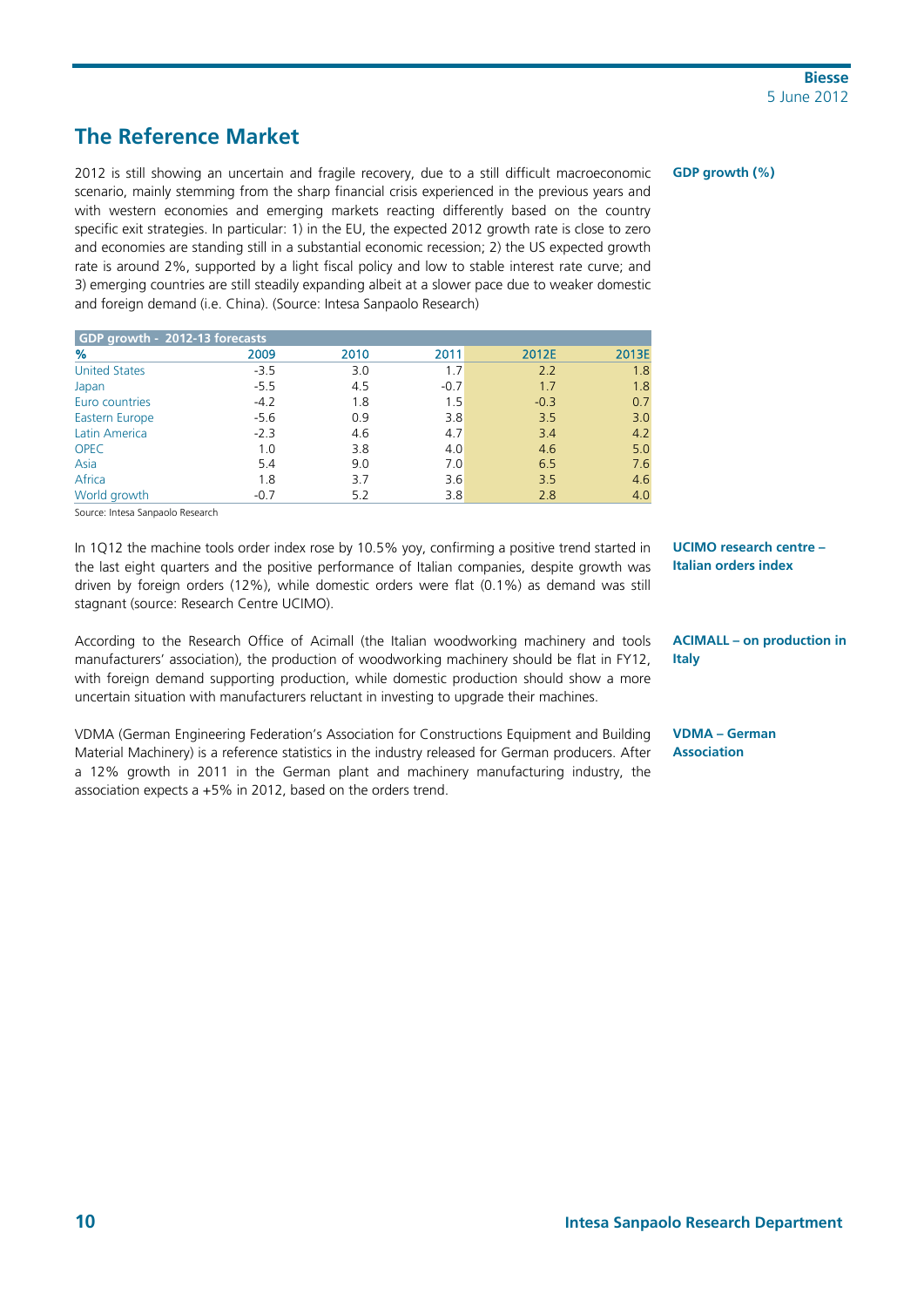## **1Q12 Results**

1Q is structurally a weak quarter with a relatively lower weighting than 2Q and 4Q. 1Q12 was also impacted by extraordinary events, such as: 1) suppliers' late deliveries due to labour unrest in transportation and adverse weather conditions in Italy; and 2) the launch of the new ERP management system, which led to some inefficiency in the spare parts management. As a result, the group recorded a strong top-line performance (revenues rose by 15% in 1Q12), driven by volume, and value added improved substantially by 14%, albeit at a slightly lower rate than the top line, reflecting a lower efficiency in production, as mentioned above.

Overall, the strong top-line performance was driven by the wood division (22.5%), which benefited from a solid organic growth and the consolidation of Centre Gain (EUR 2.5M). While the glass division decrease by 8% yoy was mainly a cyclical effect which the group expects to recover in the next quarter. The group continued to show a higher impact from the entry level/low tech and from the high complex customised plants market segments, in line with 4Q11, thus reducing the weighting of the mid-market segment.

| Biesse - 1012 revenue breakdown |             |             |           |
|---------------------------------|-------------|-------------|-----------|
| <b>EUR M</b>                    | <b>1Q11</b> | <b>1Q12</b> | yoy %     |
| Wood                            | 52.8        | 64.7        | 23        |
| Glass/Stone                     | 13.3        | 12.2        | -8        |
| Mechatronic                     | 12.4        | 12.2        | $-1$      |
| Tooling                         | 2.0         | 2.2         | 11        |
| Components                      | 6.6         | 3.8         | $-42$     |
| Intercompanies                  | $-11.8$     | $-8.3$      | <b>NM</b> |
| <b>Total</b>                    | 75.3        | 86.9        | 15        |
| <b>Western Europe</b>           | 32.6        | 44.2        | 36        |
| Asia - Oceania                  | 13.9        | 14.5        | 5         |
| <b>Eastern Europe</b>           | 12.2        | 12.1        | 0         |
| North America                   | 7.1         | 8.6         | 21        |
| Rest of the World               | 9.5         | 7.3         | $-23$     |
| <b>Total</b>                    | 75.3        | 86.9        | 15        |

Source: Company data

The EBITDA margin jumped to EUR 2.5M in 1Q12 vs. EUR 0.4M in 1Q11, thanks to operating leverage. Net loss improved to EUR -3M vs. EUR -4.2M in 1Q11. The 1Q12 net debt of EUR 61.9M (a 53% net debt to equity) increased by EUR 11.5M vs. FY11 and by EUR 25M vs. 1Q11, reflecting higher volumes growth and investments in the launches of products in the period. Compared to FY11, the net debt increase reflected: 1) a EUR 2.5M higher working capital requirement; 2) EUR 3.7M higher investments; and 3) EUR 3.6M third tranche related to the Centre Gain acquisition.

| Biesse - 1Q12 results  |             |             |           |
|------------------------|-------------|-------------|-----------|
| <b>EUR M</b>           | <b>1Q11</b> | <b>1Q12</b> | yoy %     |
| Turnover               | 75.3        | 86.9        | 15        |
| Value of production    | 89.7        | 97.1        | 8         |
| Value added            | 29.8        | 33.9        | 14        |
| <b>EBITDA</b>          | 0.4         | 2.5         | 615       |
| <b>EBIT</b>            | $-2.9$      | $-1.1$      | <b>NM</b> |
| Pre-tax profit         | $-4.2$      | $-2.4$      | <b>NM</b> |
| Net profit             | $-4.2$      | $-3.0$      | <b>NM</b> |
| Value-added margin %   | 39.5        | 39.0        |           |
| <b>EBITDA</b> margin % | 0.5         | 2.9         |           |
| <b>EBIT margin %</b>   | $-3.9$      | $-1.2$      |           |
| Net margin %           | $-5.5$      | $-3.4$      |           |

Source: Company data

#### **1Q usually low weighting in FY**

#### **Top-line upturn**

### **The EBITDA margin enhancement**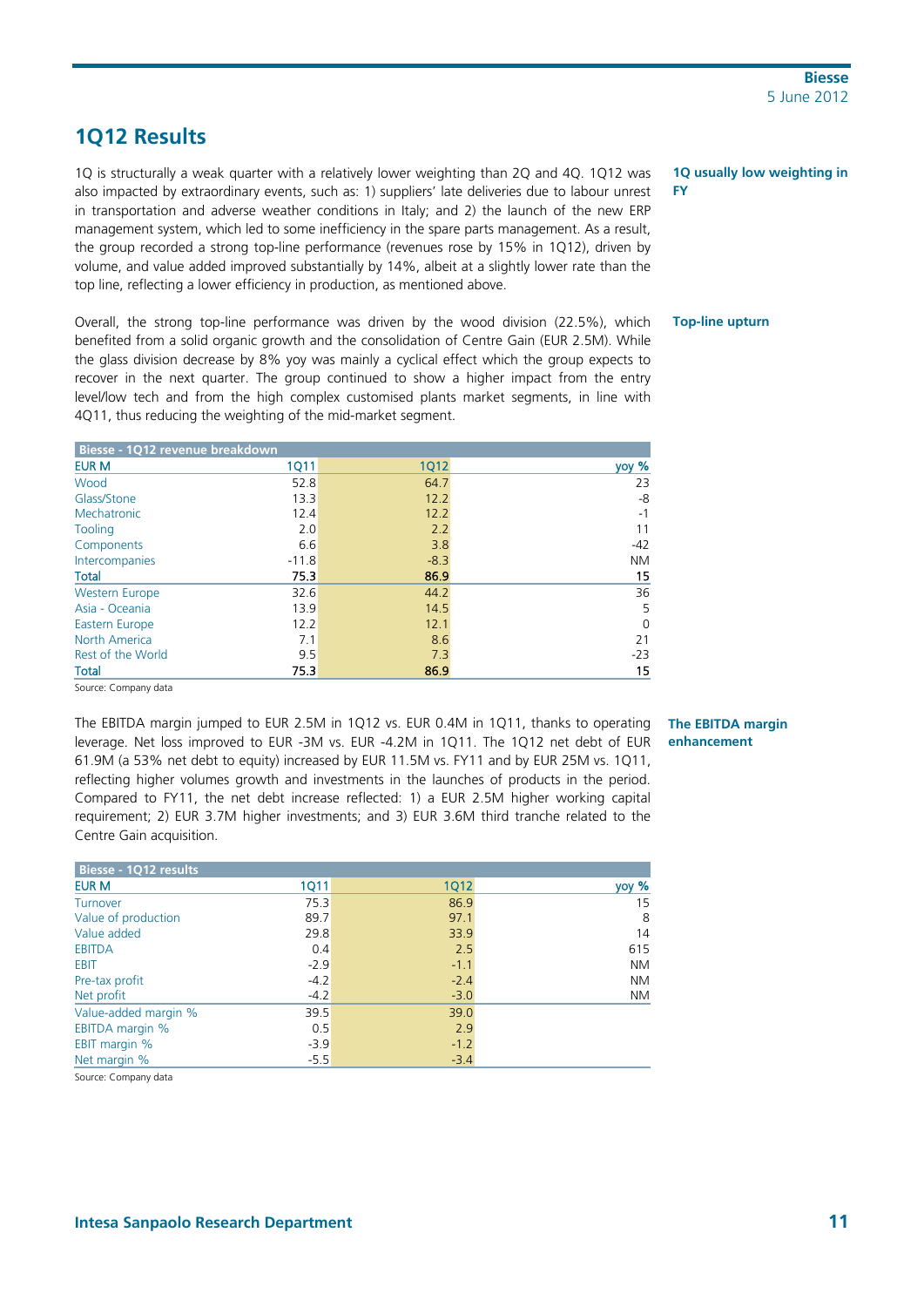## **Earnings Outlook**

### **FY12E-14E financial forecasts**

Our top-line forecasts are in line with management's guidance and foresee a 3.7% FY11A-14E revenue CAGR. We expect key drivers to be the expansion abroad, particularly in the BRIC and APAC countries, and in the United States, where the group has experienced a recovery starting from 4Q11. We expect all divisions to contribute to growth, in particular, we expect wood to remain the driver with a 6.0% FY12E-14E revenue CAGR, benefiting from organic growth and the recently-acquired Chinese Centre Gain.

| Biesse - FY12E-14E revenue forecasts |         |         |         |         |                     |
|--------------------------------------|---------|---------|---------|---------|---------------------|
| <b>EUR M</b>                         | 2011A   | 2012E   | 2013E   |         | 2014E FY11-14E CAGR |
| Wood                                 | 282.2   | 290.6   | 316.8   | 336.3   | 6.0                 |
| Glass/Stone                          | 68.5    | 69.2    | 73.3    | 75.5    | 3.3                 |
| Mechatronic                          | 48.8    | 53.7    | 58.0    | 63.8    | 9.3                 |
| Tooling                              | 8.5     | 8.5     | 9.5     | 10.5    | 7.3                 |
| Components                           | 26.1    | 27.1    | 28.1    | 29.1    | 3.7                 |
| Intercompanies                       | $-45.5$ | $-40.8$ | $-46.9$ | $-47.6$ | <b>NM</b>           |
| <b>Total</b>                         | 388.5   | 408.3   | 438.7   | 467.5   | 3.7                 |

A: actual; E: estimates; Source: Company data and Intesa Sanpaolo Research

In FY12E we expect a 5.1% revenue growth, which we believe is supported by the recent disclosed intake orders which on a same perimeter basis, should be up by 6% in 1H12. Indeed, the intake orders were EUR 68.9M in 1Q12 (-15% decrease), rebalancing the +11% recorded in 4Q11. In addition, management assumes a significant improvement in 2Q12 with an intake orders upturn targeted at EUR 100M (+3% vs. 2Q11 and +45% vs. 1Q12).

We are conservative on backlog orders, as based on a 30% advance payment and/or bank guarantee, shedding approx. 3 to 4 months visibility to the group's top line. 1Q12 pointed to a significant decrease to EUR 85M backlog (-6% vs. 4Q11 and -15% vs. 1Q11). However, we expect a strong recovery in the backlog, resulting from the 45% intake orders boost forecasted by the group in 2Q12.



Source: Company data

#### **Revenue forecasts**

#### 1Q12 backlog and intake orders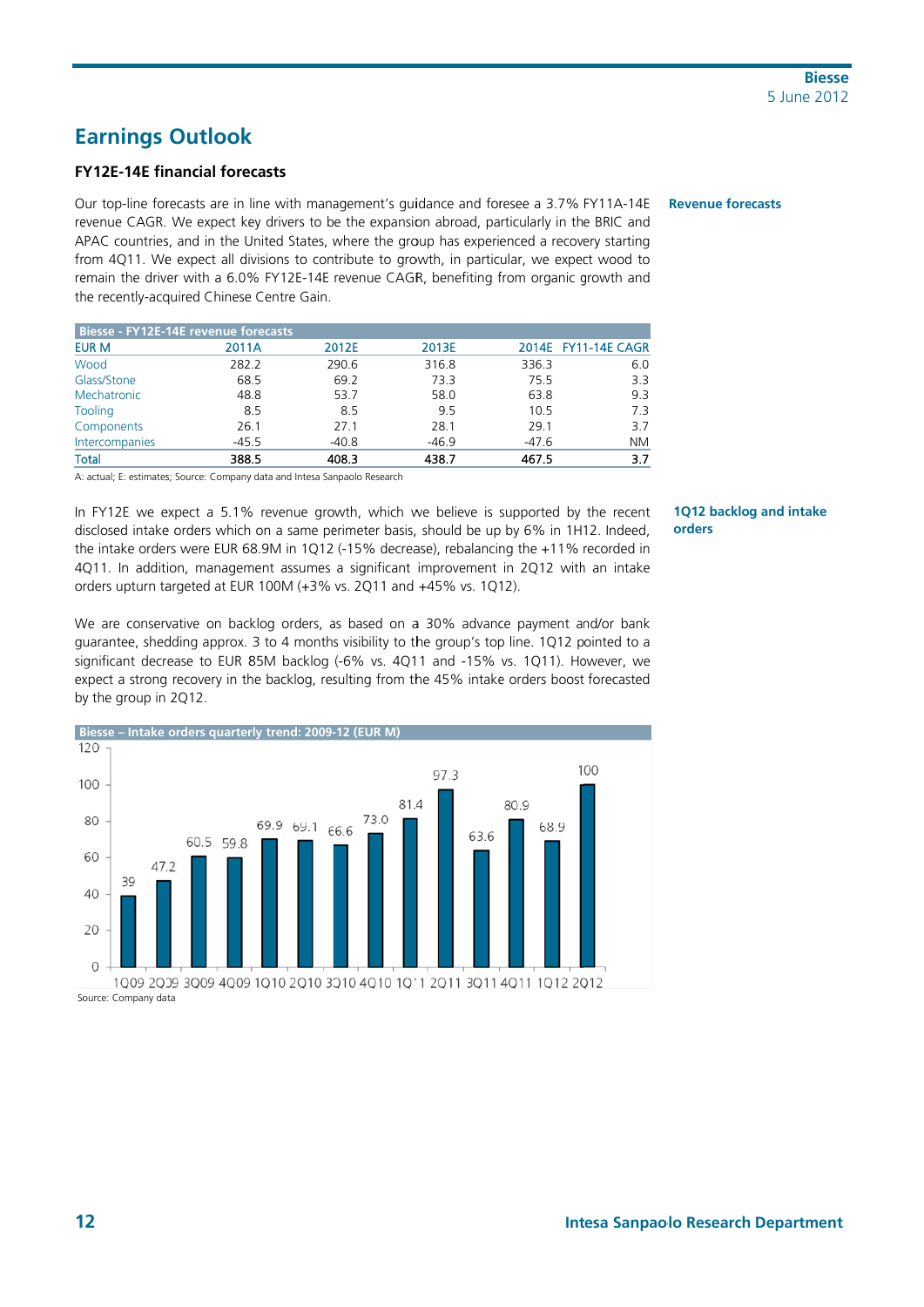

Our FY12E EBITDA assumptions are in line with management's BP, while our FY13E-14E estimates are approximately 15% more conservative than the business plan. Our estimates still imply a strong FY12E-14E margin improvement. Indeed, in FY12E, we expect the group to reach a 7.8% EBITDA margin vs. 5.8% in FY11, and 10.5% and 12.9% in FY13E-14E, respectively (170bps below the FY14 margin guidance).

Our FY12E-14E EBITDA margin forecasts reflect: 1) our expected revenue growth, as Biesse has a predominant fixed-cost structure, implying a high operating leverage, benefiting from economies expansion, while suffering from economic downturns; 2) greater contribution from the Indian and Chinese production plants, which we expect to reach by FY14E a 50% valueadded margin vs. the group's 36% average in FY11; and 3) the group's constant strict focus on operating efficiencies.

| <b>Biesse - Profit and Loss</b> |           |           |           |                |                |
|---------------------------------|-----------|-----------|-----------|----------------|----------------|
| <b>EUR M</b>                    | 2010      | 2011      | 2012E     | 2013E          | 2014E          |
| Net sales                       | 328       | 389       | 408       | 439            | 468            |
| Other revenues                  | 10        | 4         | 4         | $\overline{4}$ | $\overline{4}$ |
| Value of production             | 338       | 392       | 412       | 442            | 471            |
| Operating costs                 | $-214$    | $-254$    | $-260$    | $-270$         | $-280$         |
| Value added                     | 123       | 138       | 152       | 173            | 191            |
| Cost of labour                  | $-108$    | $-116$    | $-120.1$  | $-126.9$       | $-130.8$       |
| <b>EBITDA</b>                   | 15.7      | 22.4      | 32.0      | 45.9           | 60.4           |
| Depreciation & Amortisation     | $-15.0$   | $-15.4$   | $-16.9$   | $-17.1$        | $-16.8$        |
| <b>EBIT</b>                     | 0.7       | 7.1       | 15.1      | 28.8           | 43.6           |
| Net interest                    | $-2.2$    | $-2.4$    | $-2.2$    | $-1.3$         | 0.3            |
| <b>Extraordinary items</b>      | $-0.6$    | $-1.3$    | $-1$      | $-1$           | $-1$           |
| Pre-tax profit                  | $-2.5$    | 2.5       | 12.0      | 26.3           | 42.9           |
| Tax                             | $-3.2$    | $-4.9$    | $-8.0$    | $-12.2$        | $-16.9$        |
| <b>Minorities</b>               | 0.0       | 0.0       | 0.0       | 0.0            | 0.0            |
| Net profit                      | $-5.7$    | $-2.4$    | 4.0       | 14.1           | 26.0           |
| %                               | 2010      | 2011      | 2012E     | 2013E          | 2014E          |
| Turnover growth                 | 22.2      | 18.6      | 5.1       | 7.4            | 6.6            |
| Value added growth              | 41.5      | 11.8      | 10.2      | 13.6           | 10.7           |
| <b>EBITDA</b> growth            | <b>NM</b> | 42.8      | 42.8      | 43.4           | 31.5           |
| EBIT growth                     | <b>NM</b> | <b>NM</b> | <b>NM</b> | 90.7           | 51.4           |
| Pre-tax profit growth           | $-93.0$   | <b>NM</b> | <b>NM</b> | <b>NM</b>      | 62.9           |
| Net profit growth               | $-78.9$   | $-57.4$   | <b>NM</b> | <b>NM</b>      | 83.8           |
| Value added margin              | 37.7      | 35.5      | 37.3      | 39.4           | 40.9           |
| <b>EBITDA</b> margin            | 4.8       | 5.8       | 7.8       | 10.5           | 12.9           |
| <b>EBIT margin</b>              | 0.2       | 1.8       | 3.7       | 6.6            | 9.3            |
| Pre-tax margin                  | $-0.8$    | 0.6       | 2.9       | 6.0            | 9.2            |
| Net margin                      | $-1.8$    | $-0.6$    | 1.0       | 3.2            | 5.6            |
| Tax rate                        | <b>NM</b> | <b>NM</b> | 66.7      | 46.3           | 39.5           |

NM: Not meaningful; A: actual; E: estimates; Source: Company data and Intesa Sanpaolo Research

**EBITDA forecasts**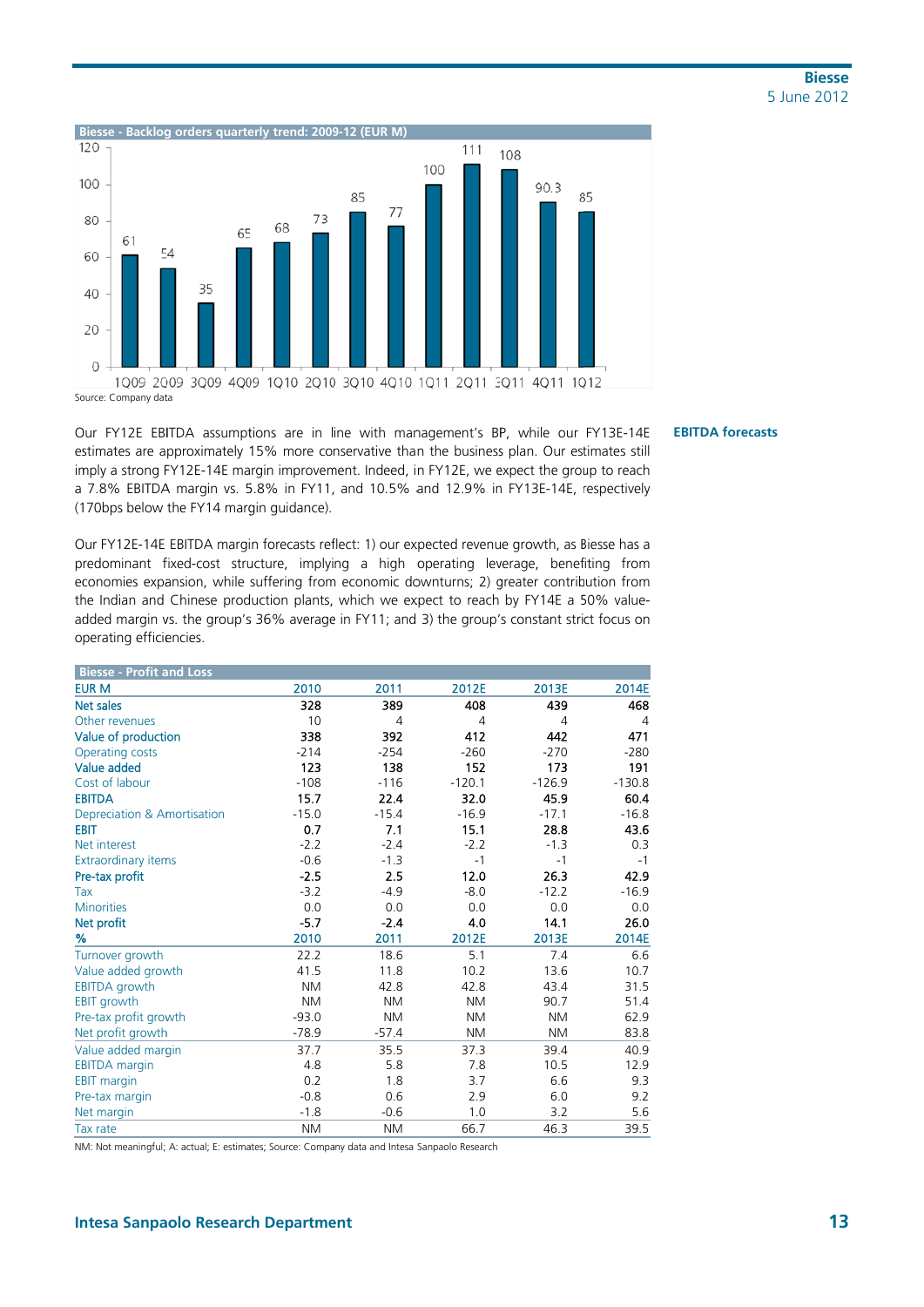## **14 Intesa Sanpaolo Research Department**

**Biesse**  5 June 2012

Despite the EUR 31M increase in net debt in FY11 to EUR 50M (a 42% net debt to equity), mainly due to new products' investments, acquisitions and working capital absorption reflecting higher revenues, the group still has a solid balance sheet, in our view.

We expect the group to generate cash flow starting from FY12E, in line with the disclosed BP, while our cash flow forecast for FY13E-14E is approx. EUR 24M more prudent than the business plan. Overall, we forecast a EUR 38M net debt at YE12E, EUR 11M at YE13E and to turn positive at YE14E with a EUR 23M net cash position.

Our key cash flow assumptions are:

- Capital expenditure of EUR 20M in FY12E, EUR 14.5M in FY13E and EUR 14M in FY14E. 70% of the total capex are R&D costs, while the remaining part are tangible investments;
- Our working capital assumptions imply a significant improvement in the working capital ratios, from 22.5% in FY11 to 18.5% in FY12E and 13.0% in FY14E;
- The group has not disclosed a dividend policy yet, we are therefore assuming a zero dividend in our estimates.

| <b>Biesse - Cash flow</b> |         |         |         |         |          |
|---------------------------|---------|---------|---------|---------|----------|
| <b>EUR M</b>              | 2010A   | 2011A   | 2012E   | 2013E   | 2014E    |
| Net profit                | -6      | $-2$    | 4       | 14      | 26       |
| Non-cash items            | 15      | 15      | 17      | 17      | 17       |
| Funds from operations     | 9       | 13      | 21      | 31      | 43       |
| Working capital           | 15      | $-27$   | 12      | 10      | 5        |
| Free cash flow            | 24      | $-14$   | 33      | 41      | 48       |
| Capital expenditure       | $-11.3$ | $-19.4$ | $-20.2$ | $-14.5$ | $-14.0$  |
| Surplus after capex       | 13      | -33     | 13      | 26      | 34       |
| Dividends paid            |         | 0       | 0       | 0       | 0        |
| Other                     | 17      |         | 0       | O       | $\Omega$ |
| Net funds inflow          | 29      | -31     | 13      | 26      | 34       |
| Net cash/-debt            | $-19$   | $-50$   | $-37.7$ | $-11$   | 23       |
| Net debt / equity (%)     | 15      | 42      | 30      | 8       | $-14$    |

A: actual; E: estimates; Source: Company data and Intesa Sanpaolo Research

**Solid balance sheet** 

**Cash positive in FY14E** 

**Capex** 

**Working capital** 

**No dividend policy yet**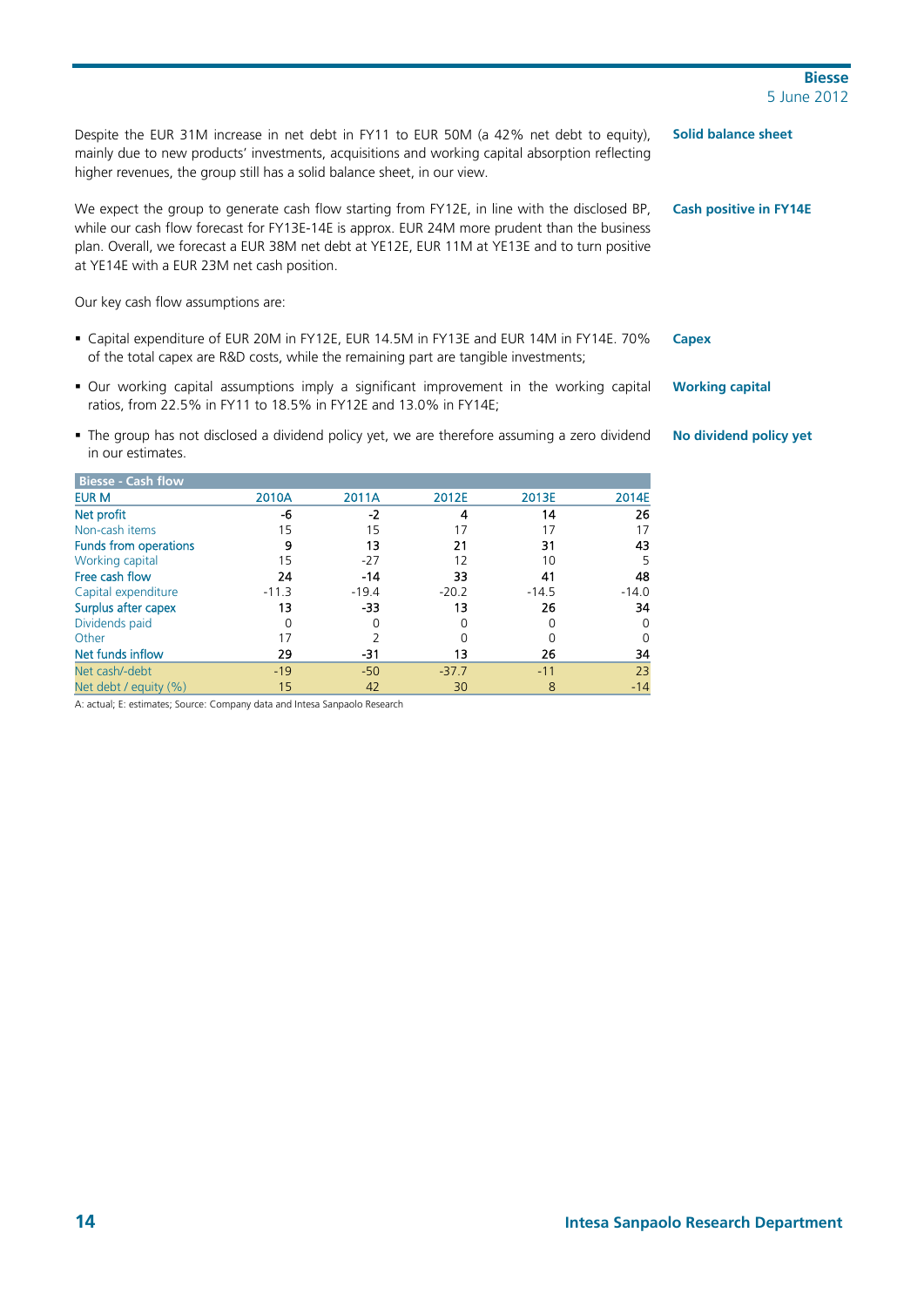## **Valuation**

We value Biesse with a multiples comparison and a Discounted Cash Flow methodology. Based on the average between the multiples comparison, which points to EUR 4.14/share, and our DCF model, which points to EUR 6.70/share, we obtain our **EUR 5.40/share target price,** implying a **BUY recommendation**.

### **Discounted cash flow**

We believe our DCF valuation fully incorporates Biesse's turnaround plan as the group further expands abroad. We highlight that our estimates are significantly more conservative than the business plan. However, they still imply a strong recovery in profitability.

In our equity valuation model, we use a 6.0% risk premium (based on a three-stage DDM, which calculates the equity premium implied in the Euro Stoxx index) and a 5.5% risk free rate (based on a six-month average for the BTP 10Y for Jun-Dec 2011). We get a 9.2% WACC, based on a 1.1x beta (source Bloomberg), and 42% gearing ratio (D/EV).

Our other key 2012E-22E DCF assumptions are: 1) a 2.2% sales CAGR and a 1% perpetual growth rate; 2) an 8.1% EBIT CAGR with an average 6.5% EBIT margin; and 3) a 16% working capital on sales, in line with the expected 2012E-14E average. From our DCF model, we derive a EUR 6.70/share fair value.

| <b>Biesse - WACC calculation (%)</b> |    | Biesse - Key assumptions (%)     |      |
|--------------------------------------|----|----------------------------------|------|
| Gearing ratio                        |    | 42 2012E-22E sales CAGR          | 22   |
| Risk-free rate                       |    | 5.5 Perpetual growth rate        | 1.0  |
| Risk premium                         |    | 6.0 2012E-22E EBIT margin avg    | 6.5  |
| Beta $(x)^*$                         | 11 | 2012E-22E EBIT CAGR              | 8.1  |
| Required return                      |    | 12.1 2012E-22E tax rate avg      | 39.4 |
| <b>WACC</b>                          |    | 9.2 2012E-22E capex to sales avg | 3    |
|                                      |    | Working capital to sales         | 16.1 |

Source: Intesa Sanpaolo Research estimates and \*Bloomberg Source: Intesa Sanpaolo Research estimates

| <b>Biesse - DCF valuation (EUR M)</b> |       |
|---------------------------------------|-------|
| Forecast cashflow                     | 135   |
| <b>Terminal value</b>                 | 98    |
| <b>Enterprise value</b>               | 234   |
| Net cash / -debt                      | $-50$ |
| <b>Equity value</b>                   | 183   |
| Number of shares (M)                  | 27.4  |
| Equity value per share                | 6.7   |

Source: Intesa Sanpaolo Research Estimates

| <b>Biesse - Sensitivity analysis</b> |     |     |                         |     |     |  |  |  |
|--------------------------------------|-----|-----|-------------------------|-----|-----|--|--|--|
| <b>EUR/share</b>                     |     |     | Perpetual growth rate % |     |     |  |  |  |
| Discount rate %                      | 0.0 |     | 1.0                     | 1.5 |     |  |  |  |
| 8.2                                  | 7.2 | 7.4 | 7.1                     | 8.1 | 8.5 |  |  |  |
| 8.7                                  | 6.7 | 6.9 | 7.2                     | 75  | 7.8 |  |  |  |
| 9.2                                  | 6.3 | 6.5 | 6.7                     | 6.9 | 7.2 |  |  |  |
| 9.7                                  | 5.9 | 6.1 | 6.3                     | 6.5 | 6.7 |  |  |  |
| 10.2                                 | 5.6 | 57  | 5.9                     | 6.0 | 6.2 |  |  |  |

Source: Intesa Sanpaolo Research estimates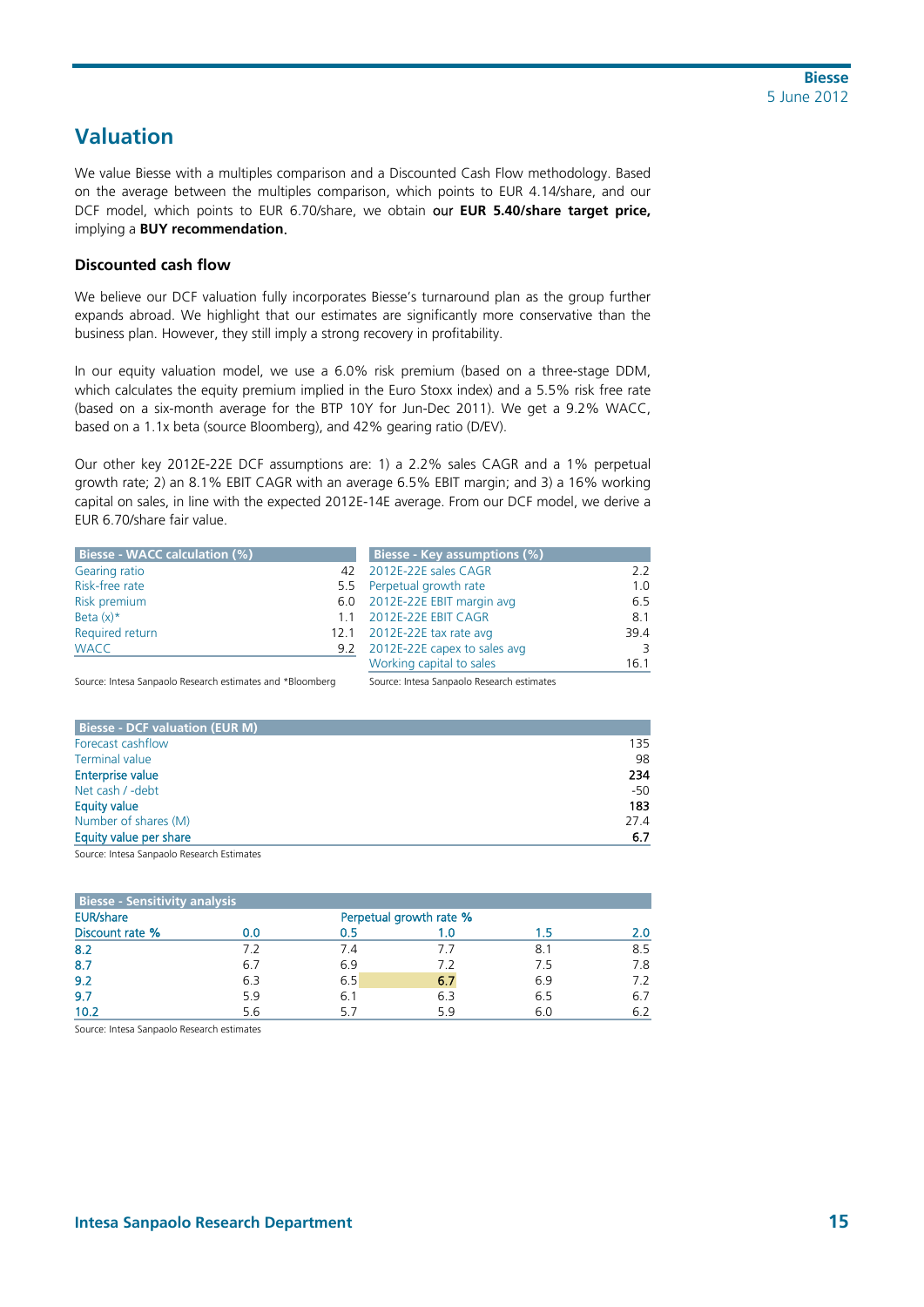### **Multiples comparison**

There is only one direct listed competitor which fits Biesse's description and business model, Homag. In our peers basket panel, we have however included other European players, such as, Gildemeister, IMA, and Prima Industrie, which are involved in the production of industrial machines, although destined to other markets (i.e. metal, pharmaceutical, cosmetics, food).

Homag Group AG manufactures machines and equipment for the wood processing industry. The group supplies machines, cells and factory installations for the panel processing furniture, structural element and timber frame house construction industries. It is headquartered in Schopfloch, Germany.

Gildemeister AG is involved in the manufacturing and marketing of metal cutting machine tools worldwide. It also offers solutions in milling and turning technologies, for controls and services, and for regenerative energies. The company is headquartered in Bielefeld, Germany.

Industria Macchine Automatiche SpA manufactures and designs automatic machines for processing and packaging of pharmaceuticals, cosmetics, tea, coffee and food. The company was founded in 1961 and is headquartered in Ozzano dell'Emilia, Italy.

Prima Industrie SpA is involved in the developing, manufacturing, and marketing of laser systems for industrial applications, sheet metal processing machinery, and opto-electronic components. It operates via the following segments: Laser Systems, Electronics, and Sheet Metal Processing Equipment. The company was founded in 1977 and is headquartered in Collegno, Italy.

Biesse in 2013, when the group runs at regime with its turnaround plan, shows a similar EBITDA margin vs. peers and higher than its key competitor Homag. Biesse also shows a 2011-13E EBITDA CAGR of 43%, higher than the 18% average for its peers and 23% for Homag, according to consensus figures.

| <b>Revenue CAGR and EBITDA margin comparison</b> |       |                      |       |            |                    |
|--------------------------------------------------|-------|----------------------|-------|------------|--------------------|
| %                                                |       | <b>EBITDA</b> margin |       | 2011A-13E  | 2011A-13E          |
|                                                  | 2011A | 2012E                | 2013E | sales CAGR | <b>EBITDA CAGR</b> |
| Biesse S.p.A.*                                   | 5.8   | 7.8                  | 10.5  | 6          | 43                 |
| Gildemeister AG                                  | 8.7   | 8.8                  | 9.4   | 11         | 16                 |
| Homag Group AG                                   | 6.0   | 8.2                  | 9.1   | $-1$       | 23                 |
| Industria Macchine Automatiche                   | 13.7  | 13.6                 | 14.1  | 4          | 6                  |
| Prima Industrie S.p.A.                           | 7.2   | 9.3                  | 10.1  | q          | 28                 |
| Average (excl. Biesse)                           | 8.9   | 10.0                 | 10.7  | 5.8        | 18.1               |

Source: Factset \*Intesa Sanpaolo Research estimates

While in terms of FY12E P/E, the stock trades at a significant premium vs. its peers, as the turnaround is not fully executed, in FY13E, the stock trades at a strong discount in terms of both EV/EBITDA and P/E (44% and 46%, respectively), as we expect the group to consistently improve profitability and the bottom line. In our multiples-derived target price calculation, we use the average peers of FY12E and FY13E EV/EBITDA and P/E multiples and derive a EUR 4.14/share target price.

**A strong discount to peers in FY13E** 

| Multiples comparison           |       |                      |       |       |       |       |                  |           |
|--------------------------------|-------|----------------------|-------|-------|-------|-------|------------------|-----------|
| x                              |       | <b>Price Mkt Cap</b> |       | P/E   |       |       | <b>EV/EBITDA</b> |           |
|                                | EUR   | <b>EUR M</b>         | 2012E | 2013E | 2014E | 2012E | 2013E            | 2014E     |
| Gildemeister AG                | 12.48 | 750.90               | 9.3   | 8.3   | 8.3   | 3.8   | 3.5              | 3.5       |
| Homag Group AG                 | 9.91  | 155.47               | 13.8  | 9.5   | 7.1   | 4.0   | 3.5              | 3.1       |
| Industria Macchine Automatiche | 13.24 | 487.60               | 12.8  | 11.6  | 10.0  | 6.7   | 6.3              | 5.7       |
| Prima Industrie S.p.A.         | 7.94  | 68.61                | 8.7   | 6.1   | NА    | 6.5   | 5.6              | <b>NA</b> |
| Avg                            |       |                      | 11.2  | 8.9   | 8.5   | 5.3   | 4.7              | 4.1       |
| Biesse*                        |       |                      | 15.6  | 4.8   | 2.7   | 3.8   | 2.6              | 2.0       |
| Premium/-discount (%)          |       |                      | 40    | $-46$ | -69   | $-28$ | -44              | $-51$     |

NM: not meaningful; Source: Factset,\* Intesa Sanpaolo Research estimates

**Homag Group AG** 

#### **Gildemeister AG**

**IMA Spa** 

### **Prima Industrie Spa**

### **Higher expected growth and margin vs. peers**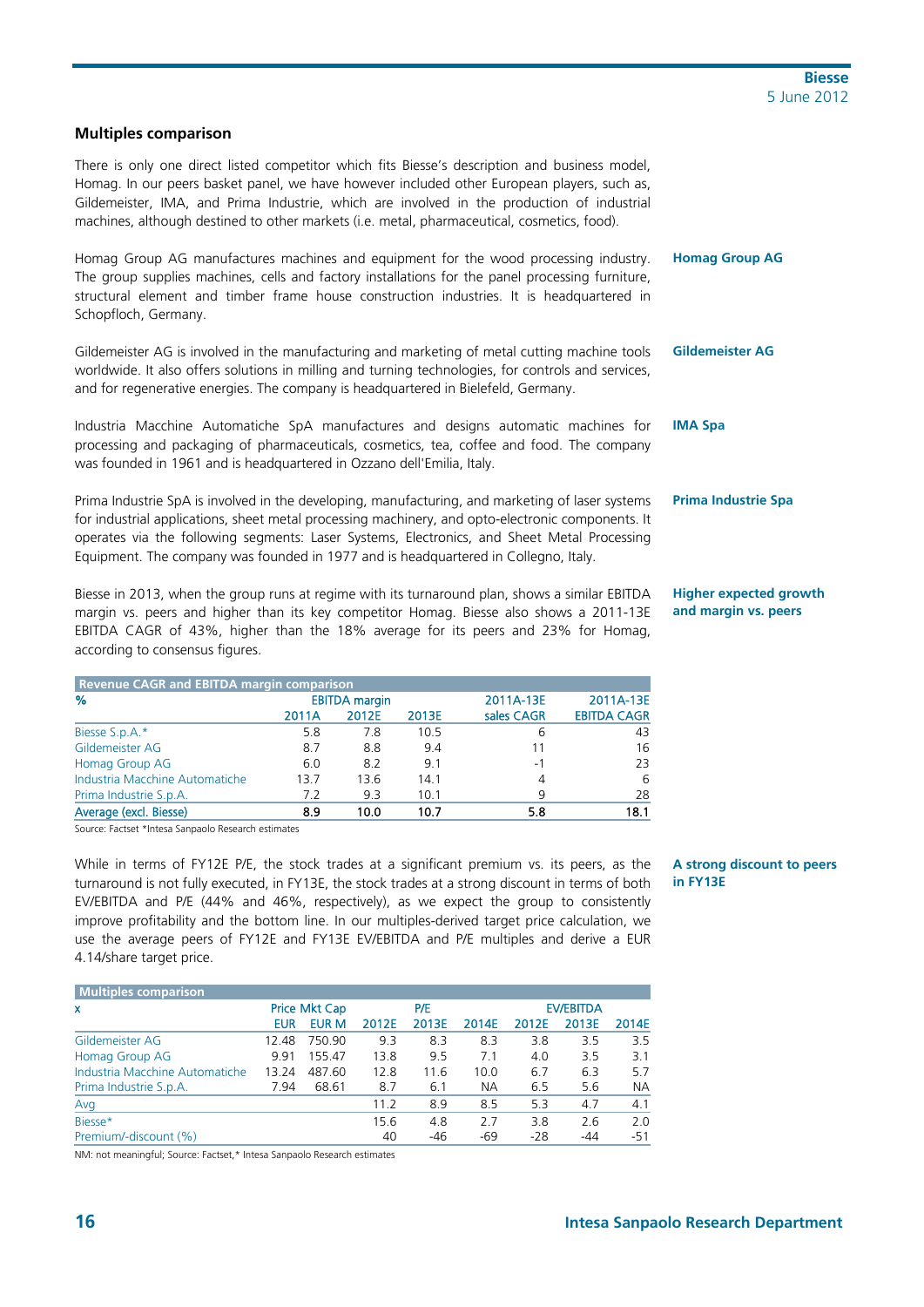In the following table, we show our multiples-based target price calculation.

| Biesse - Implicit multiples target price calculation |      |                  |
|------------------------------------------------------|------|------------------|
| Avg multiples + premium                              | P/E  | <b>EV/EBITDA</b> |
| 2012E                                                | 11.2 | 5.3              |
| 2013E                                                | 89   | 4.7              |
| Average 2012E-13E equity value                       | 85.0 | 1419             |
| Average target (EUR/share)                           | 3.1  |                  |
| Multiple derived target price                        | 4.14 |                  |

Source: Factset, Intesa Sanpaolo Research estimates

### **Share price performance**

Since the beginning of the year, Biesse has underperformed its reference peers, thus widening the valuation gap.

| <b>Share Price Performance</b> |         |         |         |        |
|--------------------------------|---------|---------|---------|--------|
| % change                       | 1М      | 3M      | 6M      | YTD    |
| Biesse S.p.A.                  | $-23.5$ | $-31.1$ | $-17.9$ | $-9.5$ |
| Gildemeister AG                | $-19.3$ | 2.9     | 25.5    | 28.0   |
| Homag Group AG                 | $-2.7$  | $-9.7$  | 17.5    | 27.1   |
| Industria Macchine Automatiche | $-4.5$  | 2.1     | 4.0     | 0.2    |
| Prima Industrie S.p.A.         | $-22.5$ | $-6.9$  | 24.1    | 19.4   |
| Average excl. Biesse           | $-12.2$ | $-2.9$  | 17.8    | 18.7   |
| Source: Factset                |         |         |         |        |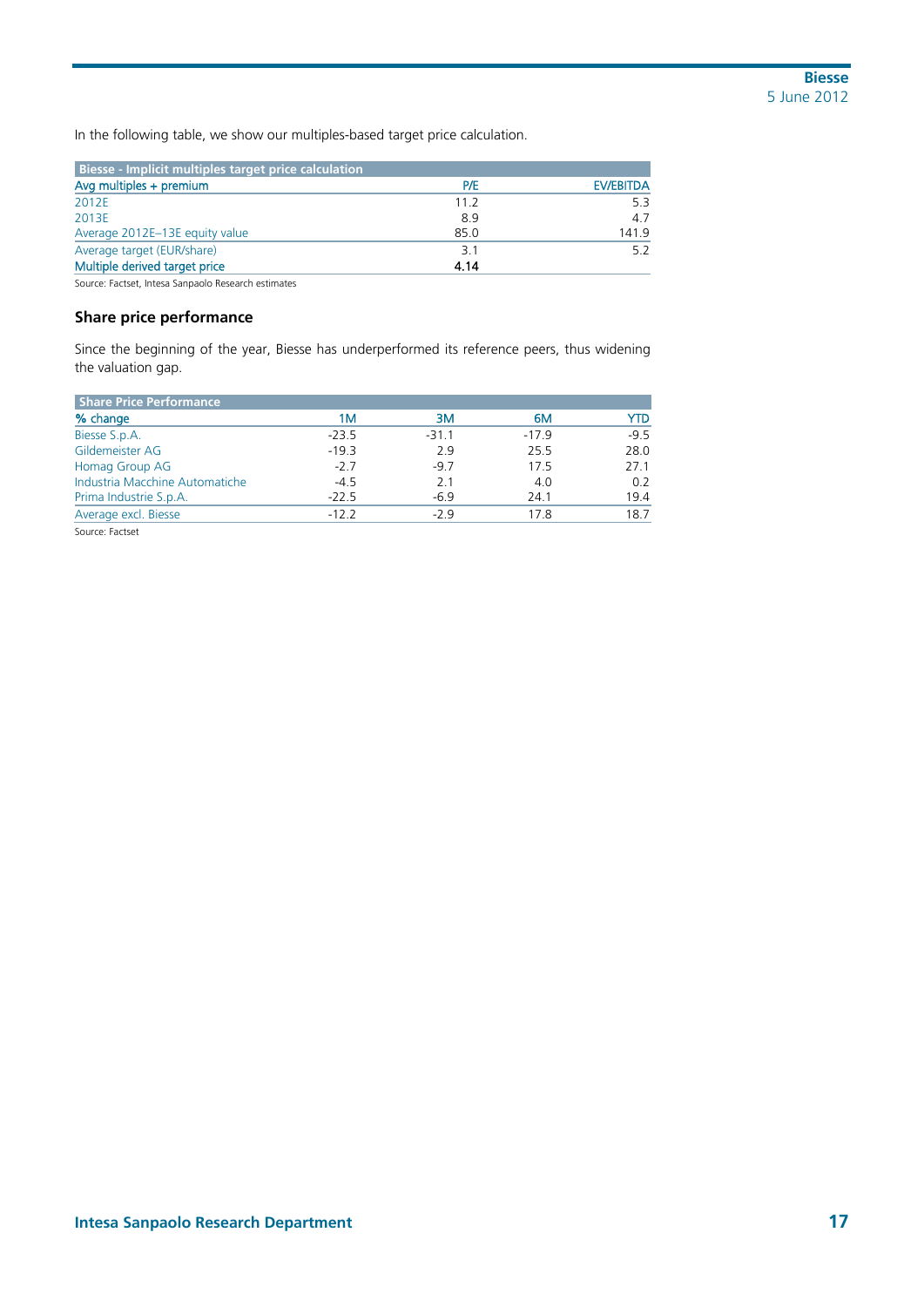| <b>Biesse - Key figures</b>          |               |                               |              |               |               |
|--------------------------------------|---------------|-------------------------------|--------------|---------------|---------------|
|                                      |               |                               | Ordinary     |               | Rating        |
| <b>Sector</b>                        | Industrial    | Mkt price EUR/Share           | 2.59         |               | <b>BUY</b>    |
| <b>REUTERS CODE</b>                  | <b>BSS.MI</b> | <b>Target price EUR/Share</b> | 5.40         |               |               |
| <b>Values per share (EUR)</b>        | 2010A         | 2011A                         | 2012E        | 2013E         | 2014E         |
| No. ordinary shares (M)              | 27.39         | 27.39                         | 27.39        | 27.39         | 27.39         |
| No. NC saving/preferred shares (M)   |               | $\overline{a}$                |              |               |               |
| Total no. of shares (M)              | 27.39         | 27.39                         | 27.39        | 27.39         | 27.39         |
| Adj. EPS                             | Neg.          | Neg.                          | 0.17         | 0.54          | 0.97          |
| <b>CFPS</b>                          | 0.34          | 0.47<br>4.38                  | 0.76<br>4.55 | 1.14          | 1.56          |
| <b>BVPS</b>                          | 4.47          |                               |              | 5.07          | 6.02          |
| Dividend Ord<br>Dividend SAV Nc      |               |                               |              |               |               |
| Income statement (EUR M)             | 2010A         | 2011A                         | 2012E        | 2013E         | 2014E         |
| <b>Sales</b>                         | 327.52        | 388.53                        | 408.30       | 438.70        | 467.50        |
| <b>EBITDA</b>                        | 15.70         | 22.42                         | 32.01        | 45.90         | 60.37         |
| EBIT                                 | 0.67          | 7.07                          | 15.10        | 28.80         | 43.60         |
| Pre-tax income                       | $-2.53$       | 2.50                          | 11.96        | 26.33         | 42.88         |
| Net income                           | $-5.74$       | $-2.45$                       | 3.99         | 14.14         | 25.98         |
| Adj. net income                      | $-5.40$       | $-1.66$                       | 4.55         | 14.82         | 26.60         |
| Cash flow (EUR M)                    | 2010A         | 2011A                         | 2012E        | 2013E         | 2014E         |
| Net income before minorities         | $-5.74$       | $-2.45$                       | 3.99         | 14.14         | 25.98         |
| Depreciation and provisions          | 15.03         | 15.35                         | 16.91        | 17.10         | 16.77         |
| Change in working capital            | 14.81         | $-26.96$                      | 12.01        | 9.73          | 5.03          |
| Operating cash flow                  | 24.09         | $-14.06$                      | 32.90        | 40.97         | 47.79         |
| Capital expenditure                  | $-11.31$      | $-19.41$                      | $-20.20$     | $-14.50$      | $-14.00$      |
| Other (uses of Funds)                |               |                               |              |               |               |
| Free cash flow                       | 12.79         | $-33.46$                      | 12.70        | 26.47         | 33.79         |
| Dividends and equity changes         |               |                               |              |               |               |
| Net cash flow                        | 12.79         | $-33.46$                      | 12.70        | 26.47         | 33.79         |
| <b>Balance sheet (EUR M)</b>         | 2010A         | 2011A                         | 2012E        | 2013E         | 2014E         |
| Net capital employed                 | 141.68        | 171.04                        | 162.32       | 149.99        | 142.19        |
| of which associates                  |               |                               |              |               |               |
| Net debt/-cash                       | 18.92         | 50.38                         | 37.67        | 11.20         | $-22.58$      |
| <b>Minorities</b>                    | 0.22          | 0.68                          |              |               |               |
| Net equity                           | 122.54        | 119.98                        | 124.65       | 138.79        | 164.77        |
| Market cap                           | 70.84         | 70.84                         | 70.84        | 70.84         | 70.84         |
| Minorities value                     | 0.22          | 0.68                          |              |               |               |
| Enterprise value (*)                 | 89.98         | 121.89                        | 108.51       | 82.04         | 48.25         |
| Stock market ratios (x)              | 2010A         | 2011A                         | 2012E        | 2013E         | 2014E         |
| Adj. P/E                             | $-13.12$      | $-42.68$                      | 15.6         | 4.8           | 2.7           |
| P/CEPS                               | 7.63          | 5.49                          | 3.39         | 2.27          | 1.66          |
| P/BVPS                               | 0.58          | 0.59                          | 0.57         | 0.51          | 0.43          |
| Dividend yield (% ord)               |               |                               |              |               |               |
| Dividend yield (% sav)               |               |                               |              |               |               |
| <b>EV/sales</b>                      | 0.27          | 0.31                          | 0.27         | 0.19          | 0.10          |
| <b>EV/EBITDA</b>                     | 5.73          | 5.44                          | 3.8          | 2.6           | 2.0           |
| EV/EBIT                              | <b>NM</b>     | 17.25                         | 7.19         | 2.85          | 1.11          |
| EV/CE                                | 0.64          | 0.71                          | 0.67         | 0.55          | 0.34          |
| D/EBITDA                             | 1.21          | 2.25                          | 1.18         | 0.24          | $-0.37$       |
| D/EBIT                               | 28.11         | 7.13                          | 2.49         | 0.39          | $-0.52$       |
| Profitability & financial ratios (%) | 2010A         | 2011A                         | 2012E        | 2013E         | 2014E         |
| <b>EBITDA</b> margin                 | 4.79<br>0.21  | 5.77<br>1.82                  | 7.84<br>3.70 | 10.46<br>6.56 | 12.91<br>9.33 |
| <b>EBIT margin</b><br>Tax rate       | <b>NM</b>     | <b>NM</b>                     | 66.67        | 46.30         | 39.40         |
| Net income margin                    | $-1.75$       | $-0.63$                       | 0.98         | 3.22          | 5.56          |
| <b>ROE</b>                           | $-4.69$       | $-2.04$                       | 3.20         | 10.19         | 15.77         |
| Debt/equity ratio                    | 0.15          | 0.42                          | 0.30         | 0.08          | $-0.14$       |
| Growth (%)                           |               | 2011A                         | 2012E        | 2013E         | 2014E         |
| <b>Sales</b>                         |               | 18.63                         | 5.09         | 7.45          | 6.56          |
| <b>EBITDA</b>                        |               | 42.80                         | 42.78        | 43.39         | 31.53         |
| EBIT                                 |               | ΝM                            | ΝM           | 90.73         | 51.39         |
| Pre-tax income                       |               | ΝM                            | ΝM           | ΝM            | 62.86         |
| Net income                           |               | 57.36                         | ΝM           | <b>NM</b>     | 83.78         |
| Adj. net income                      |               | 69.27                         | <b>NM</b>    | <b>NM</b>     | 79.58         |

(\*) EV = Mkt cap+ Net Debt + Minorities Value – Associates; Neg.: Negative; NM: Not meaningful; A: actual; E: estimates; Source: Company data and Intesa Sanpaolo Research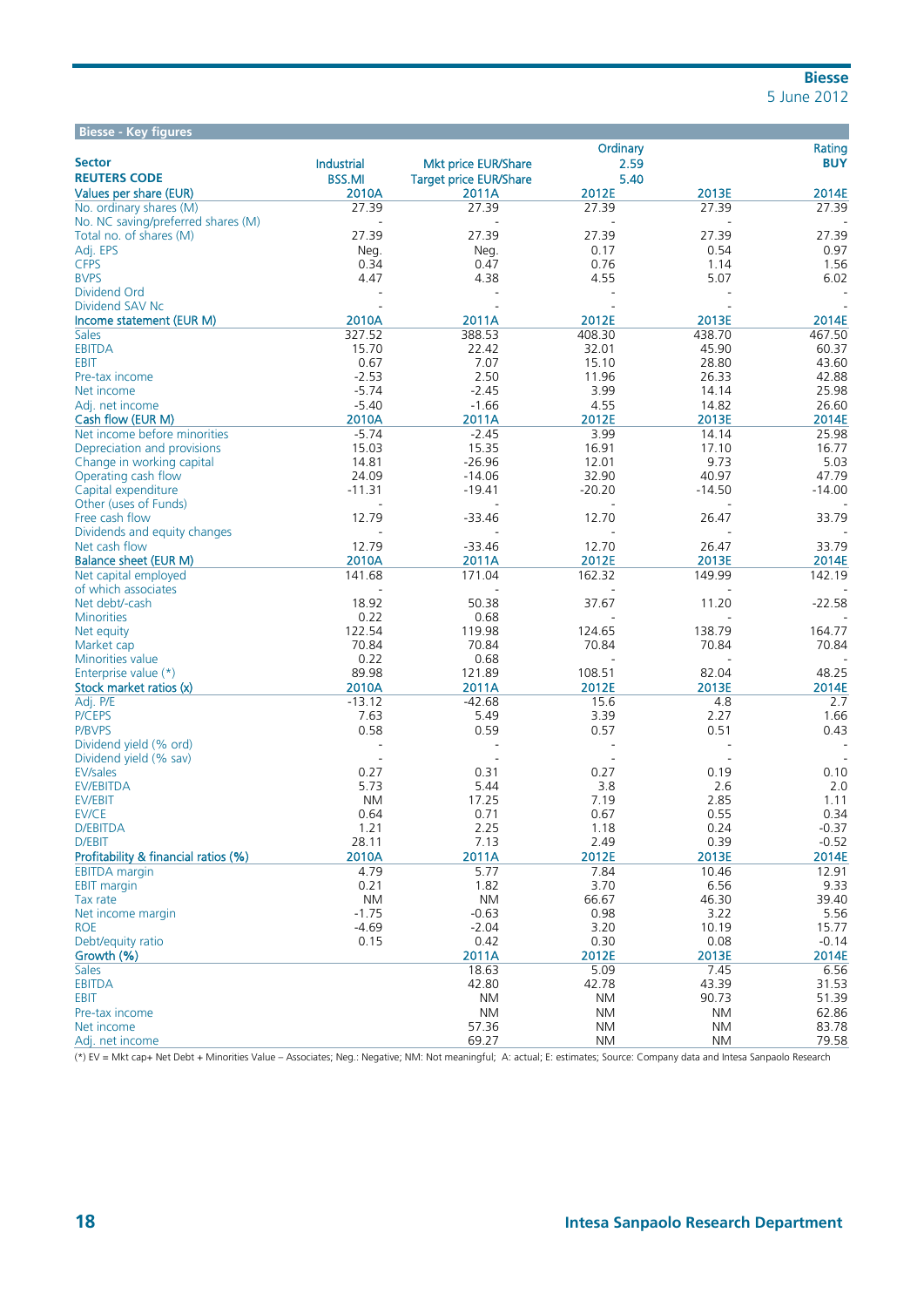**Biesse**  5 June 2012

## **Notes**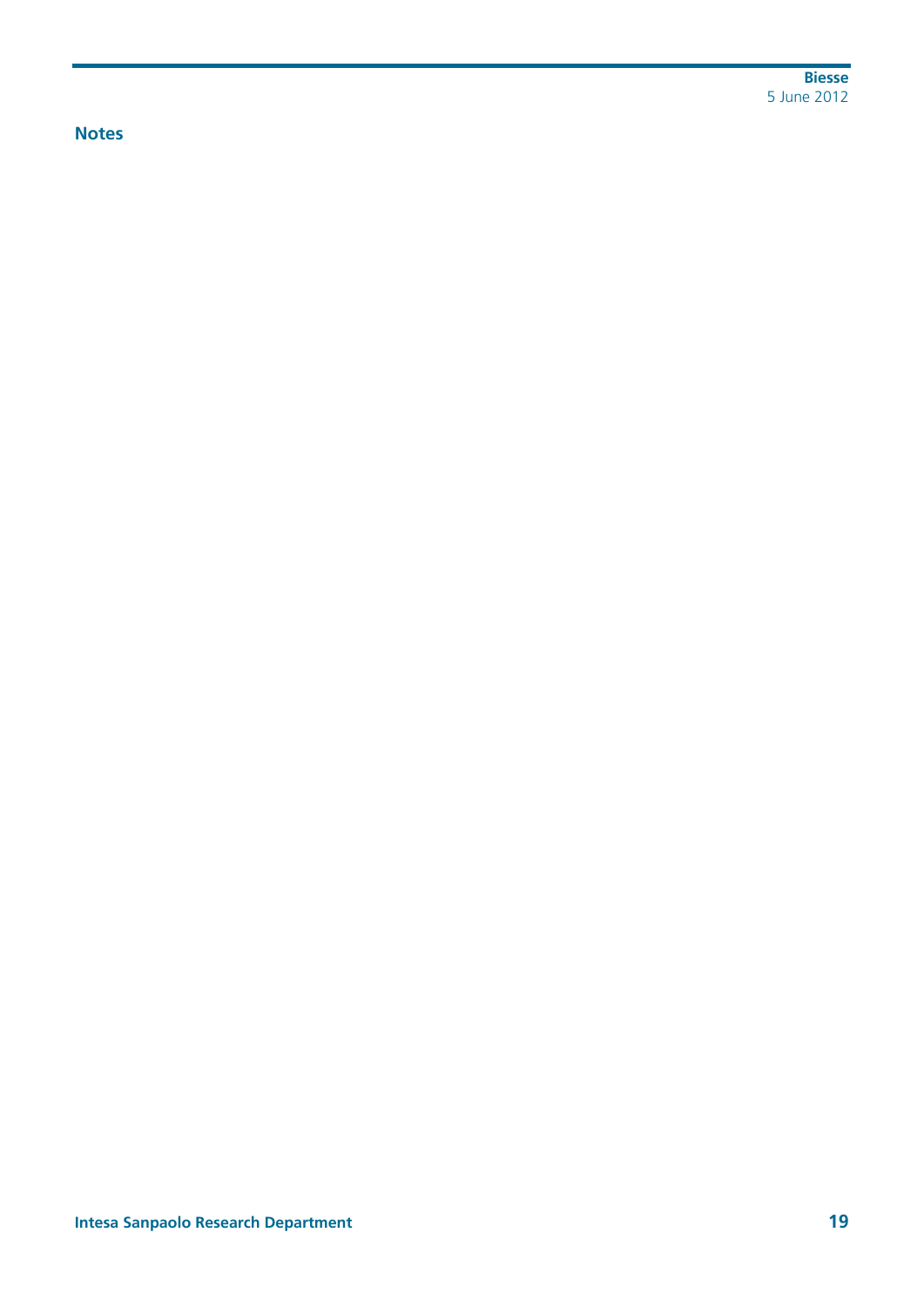**Biesse**  5 June 2012

## **Notes**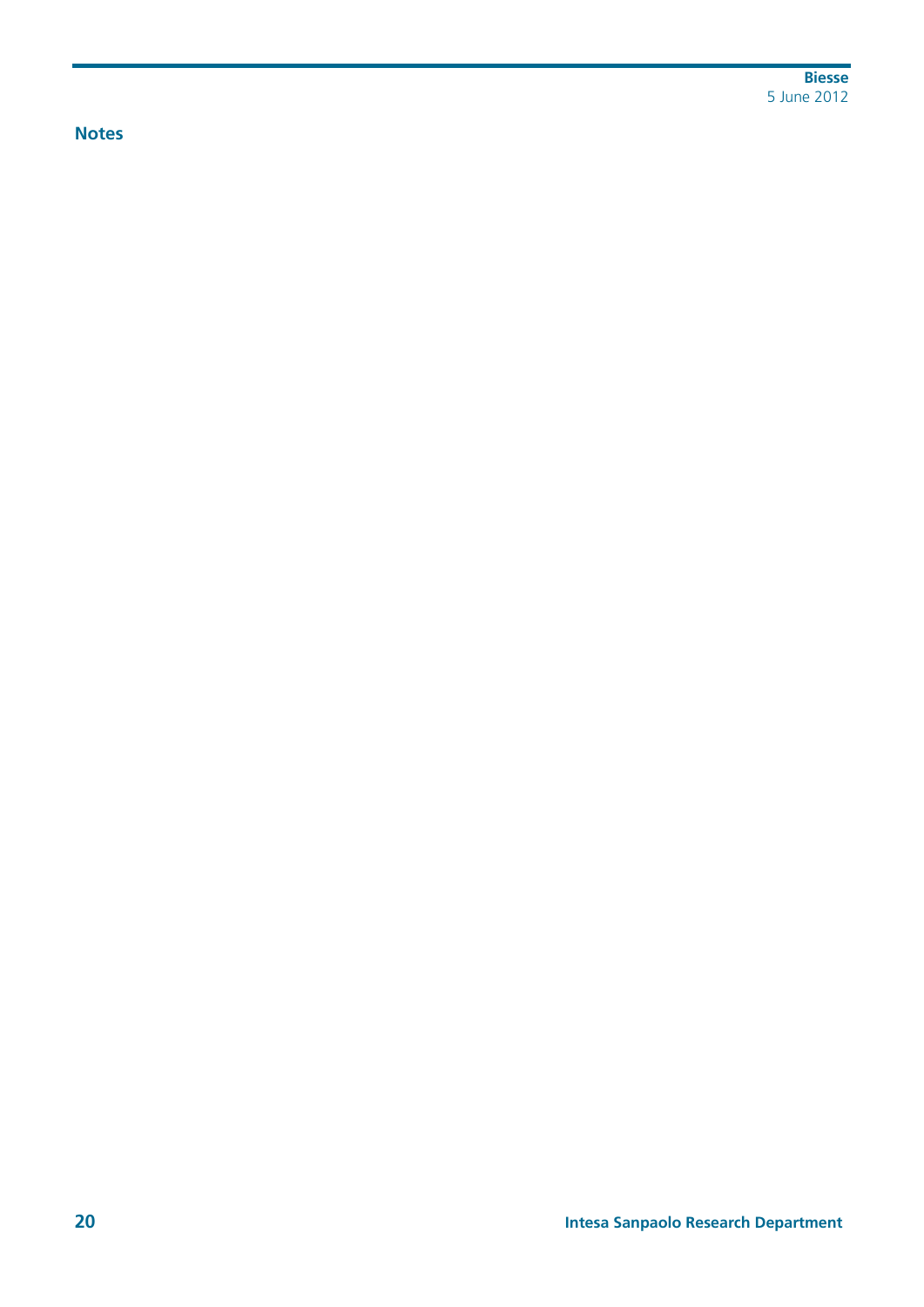#### **Disclaimer**

#### **Analyst certification**

The financial analyst who prepared this report, and whose name and role appear on the first page, certifies that:

(1) The views expressed on companies mentioned herein accurately reflect independent, fair and balanced personal views; (2) No direct or indirect compensation has been or will be received in exchange for any views expressed.

#### **Specific disclosures**

- 1. Neither the analyst nor any member of the analyst's household has a financial interest in the securities of the Company.
- 2. Neither the analyst nor any member of the analyst's household serves as an officer, director or advisory board member of the Company.
- 3. The analyst named in the document is a member of AIAF.
- 4. The analyst named in this document is not registered with or qualified by FINRA, the U.S. regulatory body with oversight over Banca IMI Securities Corp. Accordingly, the analyst may not be subject to NASD Rule 2711 and NYSE Rule 472 with respect to communicates with a subject company, public appearances and trading securities in a personal account. For additional information, please contact the Compliance Department of Banca IMI Securities Corp at 212-326-1133.
- 5. The analyst of this report does not receive bonuses, salaries, or any other form of compensation that is based upon specific investment banking transactions.
- 6. The research department supervisors do not have a financial interest in the securities of the Company.

This research has been prepared by Intesa Sanpaolo SpA and distributed by Banca IMI SpA Milan, Banca IMI SpA-London Branch (a member of the London Stock Exchange) and Banca IMI Securities Corp (a member of the NYSE and NASD). Intesa Sanpaolo SpA accepts full responsibility for the contents of this report and also reserves the right to issue this document to its own clients. Banca IMI SpA and Intesa Sanpaolo SpA, which are both part of the Intesa Sanpaolo Group, are both authorised by the Banca d'Italia and are both regulated by the Financial Services Authority in the conduct of designated investment business in the UK and by the SEC for the conduct of US business.

Opinions and estimates in this research are as at the date of this material and are subject to change without notice to the recipient. Information and opinions have been obtained from sources believed to be reliable, but no representation or warranty is made as to their accuracy or correctness. Past performance is not a guarantee of future results. The investments and strategies discussed in this research may not be suitable for all investors. If you are in any doubt you should consult your investment advisor.

This report has been prepared solely for information purposes and is not intended as an offer or solicitation with respect to the purchase or sale of any financial products. It should not be regarded as a substitute for the exercise of the recipient's own judgment. No Intesa Sanpaolo SpA or Banca IMI SpA entities accept any liability whatsoever for any direct, consequential or indirect loss arising from any use of material contained in this report. This document may only be reproduced or published together with the name of Intesa Sanpaolo SpA and Banca IMI SpA.

Intesa Sanpaolo SpA and Banca IMI SpA have in place a Joint Conflicts Management Policy for managing effectively the conflicts of interest which might affect the impartiality of all investment research which is held out, or where it is reasonable for the user to rely on the research, as being an impartial assessment of the value or prospects of its subject matter. A copy of this Policy is available to the recipient of this research upon making a written request to the Compliance Officer, Intesa Sanpaolo SpA, 90 Queen Street, London EC4N 1SA. Intesa Sanpaolo SpA has formalised a set of principles and procedures for dealing with conflicts of interest ("Research Policy"). The Research Policy is clearly explained in the relevant section of Intesa Sanpaolo's web site (www.intesasanpaolo.com).

Member companies of the Intesa Sanpaolo Group, or their directors and/or representatives and/or employees and/or members of their households, may have a long or short position in any securities mentioned at any time, and may make a purchase and/or sale, or offer to make a purchase and/or sale, of any of the securities from time to time in the open market or otherwise.

Intesa Sanpaolo SpA issues and circulates research to Qualified Institutional Investors in the USA only through Banca IMI Securities Corp., 1 William Street, New York, NY 10004, USA, Tel: (1) 212 326 1230.

**Residents in Italy**: This document is intended for distribution only to professional clients and qualified counterparties as defined in Consob Regulation no. 16190 of 29.10.2007 either as a printed document and/or in electronic form.

Person and residents in the UK: This document is not for distribution in the United Kingdom to persons who would be defined as private customers under rules of the FSA.

**US persons**: This document is intended for distribution in the United States only to Qualified Institutional Investors as defined in Rule 144a of the Securities Act of 1933. US Customers wishing to effect a transaction should do so only by contacting a representative at Banca IMI Securities Corp. in the US (see contact details above).

#### **Coverage policy and frequency of research reports**

The list of companies covered by the Research Department is available upon request. Intesa Sanpaolo SpA aims to provide continuous coverage of the companies on the list in conjunction with the timing of periodical accounting reports and any exceptional event that affects the issuer's operations. The companies for which Banca IMI acts as sponsor or specialist are covered in compliance with regulations issued by regulatory bodies with jurisdiction. In the case of a short note, we advise investors to refer to the most recent company report published by Intesa Sanpaolo SpA's Research Department for a full analysis of valuation methodology, earnings assumptions, risks and the historical of recommendation and target price. Research is available on Banca IMI's web site (www.bancaimi.com) or by contacting your sales representative.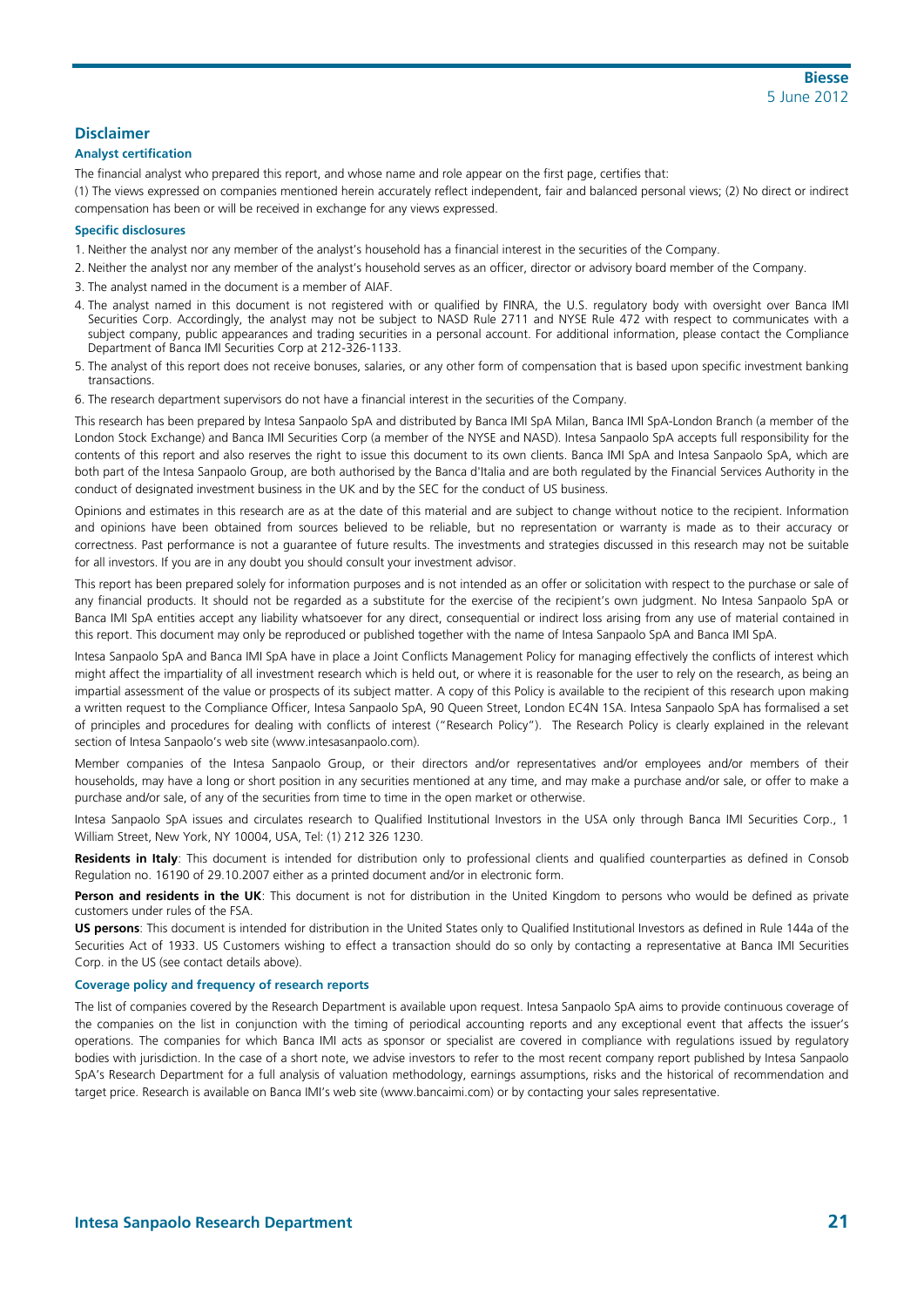#### **Valuation methodology (long-term horizon: 12M)**

The Intesa Sanpaolo SpA Equity Research Department values the companies for which it assigns recommendations as follows:

We obtain a fair value using a number of valuation methodologies including: discounted cash flow method (DCF), dividend discount model (DDM), embedded value methodology, return on allocated capital, break-up value, asset-based valuation method, sum-of-the-parts, and multiples-based models (for example PE, P/BV, PCF, EV/Sales, EV/EBITDA, EV/EBIT, etc.). The financial analysts use the above valuation methods alternatively and/or jointly at their discretion. The assigned target price may differ from the fair value, as it also takes into account overall market/sector conditions, corporate/market events, and corporate specifics (ie, holding discounts) reasonably considered to be possible drivers of the company's share price performance. These factors may also be assessed using the methodologies indicated above.

#### **Equity rating key: (long-term horizon: 12M)**

In its recommendations, Intesa Sanpaolo SpA uses an "absolute" rating system, which is not related to market performance and whose key is reported below:

| <b>Equity rating key (long-term horizon: 12M)</b> |                                                                                                                                                                                                                                                                                                                                                        |
|---------------------------------------------------|--------------------------------------------------------------------------------------------------------------------------------------------------------------------------------------------------------------------------------------------------------------------------------------------------------------------------------------------------------|
| Long-term rating                                  | <b>Definition</b>                                                                                                                                                                                                                                                                                                                                      |
| <b>BUY</b>                                        | If the target price is 20% higher than the market price                                                                                                                                                                                                                                                                                                |
| <b>ADD</b>                                        | If the target price is 10%-20% higher than the market price                                                                                                                                                                                                                                                                                            |
| <b>HOLD</b>                                       | If the target price is 10% below or 10% above the market price                                                                                                                                                                                                                                                                                         |
| <b>REDUCE</b>                                     | If the target price is 10%-20% lower than the market price                                                                                                                                                                                                                                                                                             |
| <b>SELL</b>                                       | If the target price is 20% lower than the market price                                                                                                                                                                                                                                                                                                 |
| <b>RATING SUSPENDED</b>                           | The investment rating and target price for this stock have been suspended as there is not a sufficient                                                                                                                                                                                                                                                 |
|                                                   | fundamental basis for determining an investment rating or target. The previous investment rating and<br>target price, if any, are no longer in effect for this stock.                                                                                                                                                                                  |
| <b>NO RATING</b>                                  | The company is or may be covered by the Research Department but no rating or target price is assigned<br>either voluntarily or to comply with applicable regulations and/or firm policies in certain circumstances,<br>including when Intesa Sanpaolo is acting in an advisory capacity in a merger or strategic transaction<br>involving the company. |
| <b>TARGET PRICE</b>                               | The market price that the analyst believes the share may reach within a one-year time horizon                                                                                                                                                                                                                                                          |
| <b>MARKET PRICE</b>                               | Closing price on the day before the issue date of the report, as indicated on the first page, except<br>where otherwise indicated                                                                                                                                                                                                                      |

**Historical recommendations and target price trends (long-term horizon: 12M)** 

|  | Target price and market price trend (-1Y) |  |
|--|-------------------------------------------|--|
|  |                                           |  |

**Historical recommendations and target price trend (-1Y)** 

| <b>NA</b> |
|-----------|
|           |

#### **Equity rating allocations (long-term horizon: 12M)**

| Intesa Sanpaolo Research Rating Distribution (at May 2012) |     |      |               |  |
|------------------------------------------------------------|-----|------|---------------|--|
| Number of companies subject to recommendations: 84 (**)    | ADE | Hold | <b>REDUCE</b> |  |
| Total Equity Research Coverage %                           |     |      |               |  |
| of which Intesa Sanpaolo's Clients % (*)                   |     |      | 50            |  |

(\*) Companies on behalf of whom Intesa Sanpaolo and the other companies of the Intesa Sanpaolo Group have provided corporate and Investment banking services in the last 12 months; percentage of clients in each rating category. (\*\*) The total number of companies covered is 94

#### **Valuation methodology (short-term horizon: 3M)**

Our short-term investment ideas are based on ongoing special market situations, including among others: spreads between share categories; holding companies vs. subsidiaries; stub; control chain reshuffling; stressed capital situations; potential extraordinary deals (including capital increase/delisting/extraordinary dividends); and preys and predators. Investment ideas are presented either in relative terms (e.g. spread ordinary vs. savings; holding vs. subsidiaries) or in absolute terms (e.g. preys).

The companies to which we assign short-term ratings are under regular coverage by our research analysts and, as such, are subject to fundamental analysis and long-term recommendations. The main differences attain to the time horizon considered (monthly vs. yearly) and definitions (short-term 'long/short' vs. long-term 'buy/sell'). Note that the short-term relative recommendations of these investment ideas may differ from our long-term recommendations. We monitor the monthly performance of our short-term investment ideas and follow them until their closure.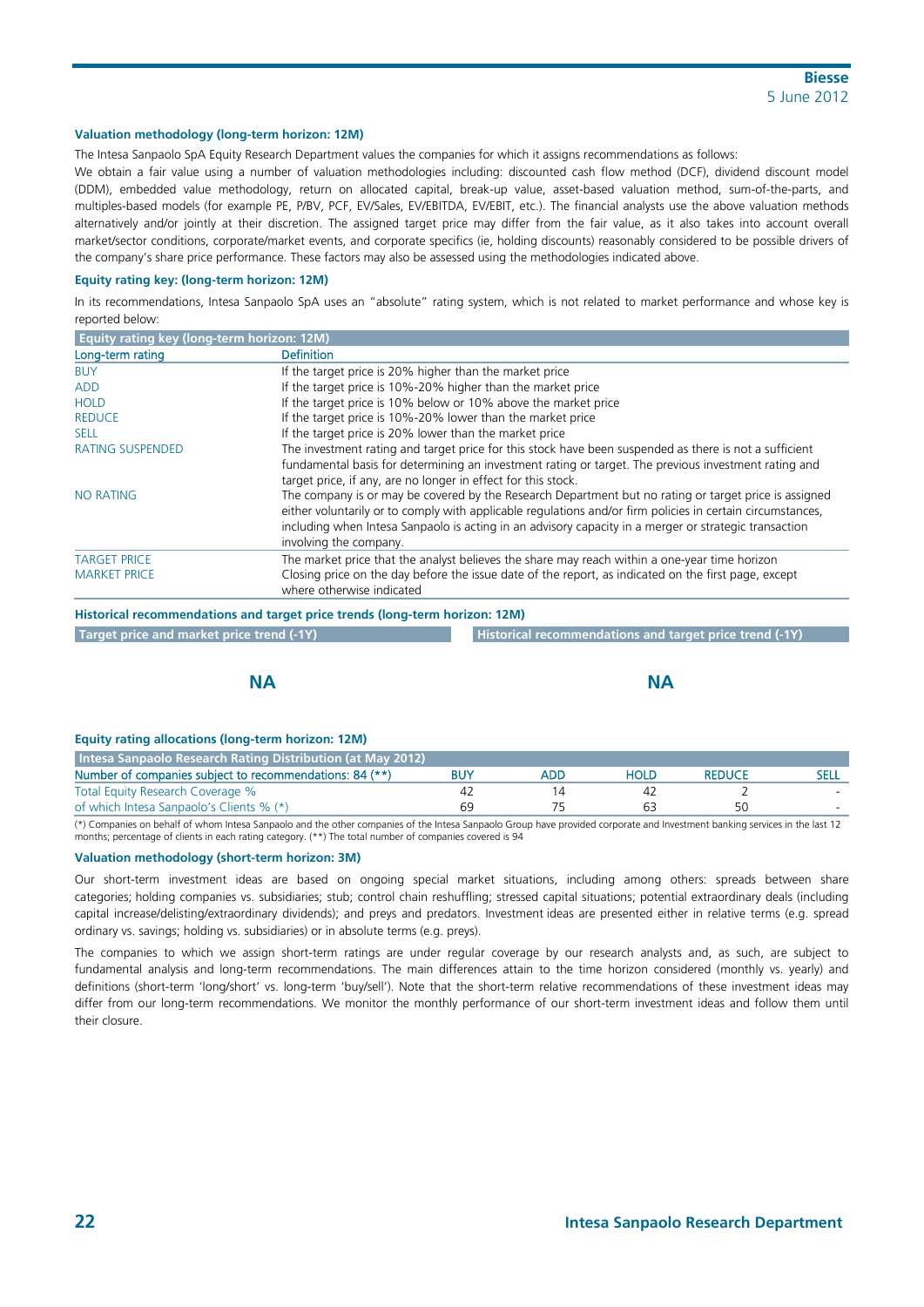| Equity rating key (short-term horizon: 3M)        |                                                                                                                                               |
|---------------------------------------------------|-----------------------------------------------------------------------------------------------------------------------------------------------|
| <b>Equity rating key (short-term horizon: 3M)</b> |                                                                                                                                               |
| Short-term rating                                 | <b>Definition</b>                                                                                                                             |
| LONG                                              | Stock price expected to rise or outperform within three months from the time the rating<br>was assigned due to a specific catalyst or event   |
| <b>SHORT</b>                                      | Stock price expected to fall or underperform within three months from the time the rating<br>was assigned due to a specific catalyst or event |

#### **Company specific disclosures**

Banca IMI discloses interests and conflicts of interest, as defined by: Articles 69-quater and 69-quinquies, of Consob Resolution No.11971 of 14.05.1999, as subsequently amended and supplemented; the NYSE's Rule 472 and the NASD's Rule 2711; the FSA Policy Statement 04/06 "Conflicts of Interest in Investment Research – March 2004 and the Policy Statement 05/03 "Implementation of Market Abuse Directive", March 2005. The Intesa Sanpaolo Group maintains procedures and organisational mechanisms (Information barriers) to professionally manage conflicts of interest in relation to investment research. We provide the following information on Intesa Sanpaolo Group's conflicts of interest:

1 The Intesa Sanpaolo Group has a conflict of interest inasmuch as it plans to solicit investment banking business or intends to seek compensation from the Company in the next three months.

2 The Intesa Sanpaolo Group is one of the main financial lenders of BIESSE S.p.A. and its parent and group companies.

3 Banca IMI is a specialist relative to securities issued by BIESSE S.p.A.